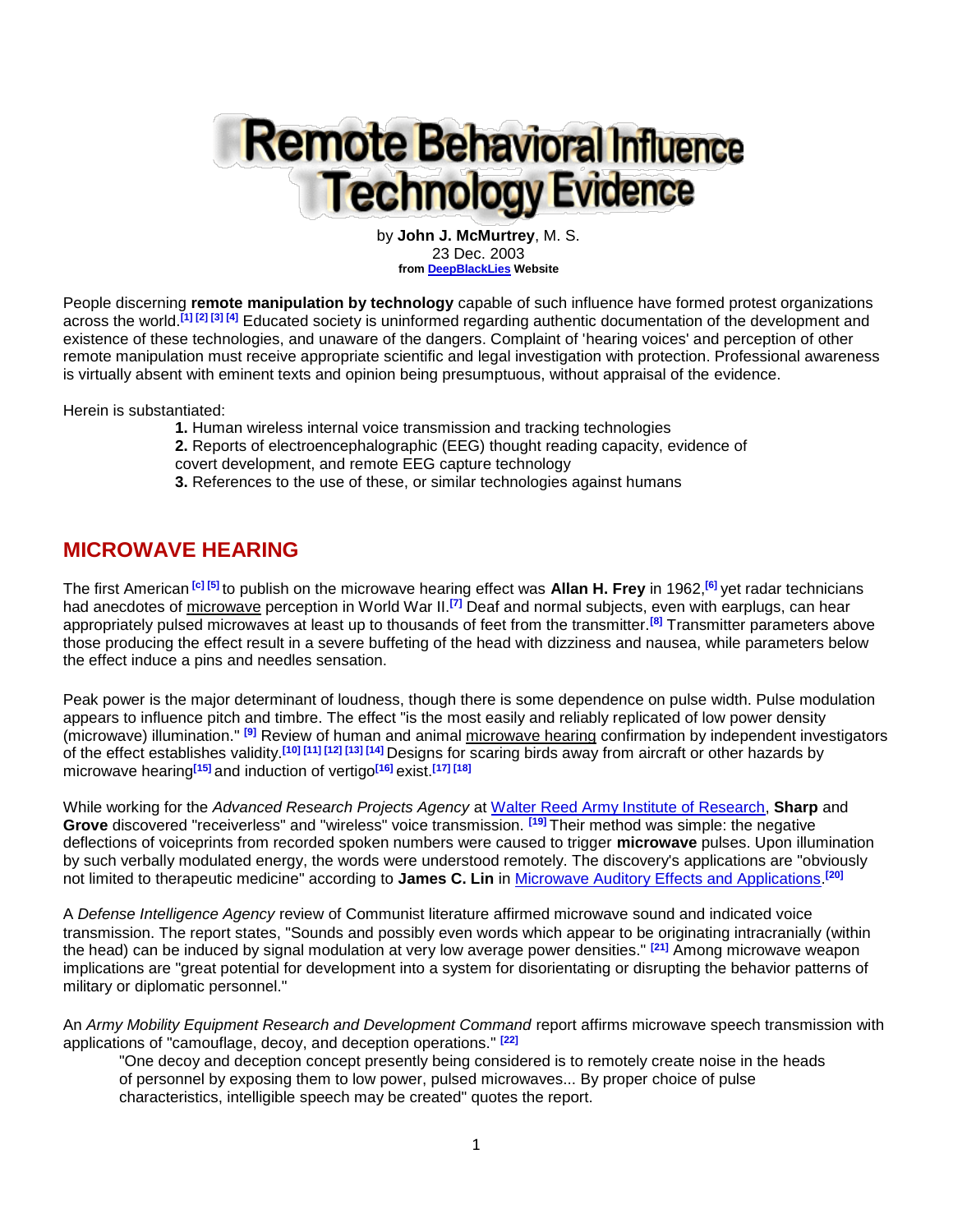#### The Brunkan Patent # 4877027

["Hearing system"](http://patft.uspto.gov/netacgi/nph-Parser?Sect1=PTO1&Sect2=HITOFF&d=PALL&p=1&u=/netahtml/srchnum.htm&r=1&f=G&l=50&s1=4877027.WKU.&OS=PN/4877027&RS=PN/4877027) is a device capable of verbal microwave hearing. **[23]** The invention converts speech for remote introduction into the head by parabolic antenna with indication of direct microwave influence on neural activity. The microwave spectrum granted is broad: 100-10,000 MHz (0.1-10 GHz.) Pulse characteristics are essential to perception. Bursts of narrowly grouped, evenly spaced pulses determine sound intensity by their amount per unit time.

Although a wide spectrum is patented, with ranges of pulse and burst duration, preferred operation has burst duration at 2 microseconds, and pulse duration at 100 nanoseconds. Operation is at 1000 MHz, which is the frequency of optimal tissue penetration. **[24]** Another patent application based on microwave bursts is "designed in such a way that the burst frequencies are at least virtually equal to the sound frequencies of the sounds picked up by the microphone," though the transducer here is not remote.**[25]**

#### • Stocklin Patent # 4858612

["Hearing device"](http://patft.uspto.gov/netacgi/nph-Parser?Sect1=PTO1&Sect2=HITOFF&d=PALL&p=1&u=/netahtml/srchnum.htm&r=1&f=G&l=50&s1=4858612.WKU.&OS=PN/4858612&RS=PN/4858612) affirms the microwave hearing effect. Stocklin gives exposition to the concept that a microwave component is part of neurophysiology and electroencephalogram (EEG) potentials.**[26]** Microwaves are considered both emitted and absorbed by nerve cell membrane proteins. Microwaves generally excite the brain**[27]** perhaps by influencing calcium,**[28]** a central ion in nerve firing.**[29]**

**Stocklin** represents the auditory cortex as normally producing microwave energy, which the device simulates, thus eliciting sound sensation. Each acoustic tone is weighted for several microwave frequencies by a formula called the mode matrix, which is used to calculate best perception requirements.

Observation of EEG desynchronization, delta waves, and brain wave amplitudes helps calibrate the device.**[30]** The lowest frequency for hearing is estimated by the cephalic index. Microwave speech transmission in this patent is unremote with the antenna over and sized for the auditory cortex. Other patents have non-remote transducers of radiowave elicited hearing. **[31] [32]**

Descriptions in the above patents attribute **microwave hearing** to direct neural influence.

However, the most accepted mechanism in review is by thermoelastic expansion, most likely inducing bone conducted hearing. The cochlea does appear to be involved, but not the middle ear. This divergence of mechanism illustrates the non-thermal/thermal controversy. US exposure standards are based on thermal effects, yet there are effects very difficult to explain by thermodynamics. **[33]**

All accept thermal effects at some level, yet the thermal only school is rather dogmatic related to liability issues of commercial**[34]** and national security concern.**[35]** It must be said that the open literature regarding microwave hearing indicates a thermo-acoustic mechanism.

"Communicating Via the Microwave Auditory Effect." is the title of a small business contract for the Department of Defense (**DoD**). Communication initial results are: "The feasibility of the concept has been established" using both low and high power systems.**[36]**

A Freedom of Information Act (FOIA) request as to the project's outcome met with denial on the part of the Air Force, on the grounds that disclosure "could reasonably be expected to cause damage to national security." **[37]** Though the Air Force denied the FOIA disclosure, such a contract's purpose is elaborated by the Air Force's "New World Vistas" report:

"It would also appear possible to create high fidelity speech in the human body, raising the possibility of covert suggestion and psychological direction . . . . If a pulse stream is used, it should be possible to create an internal acoustic field in the 5-15 kilohertz range, which is audible. Thus it may be possible to 'talk' to selected adversaries in a fashion that would be most disturbing to them." **[38]**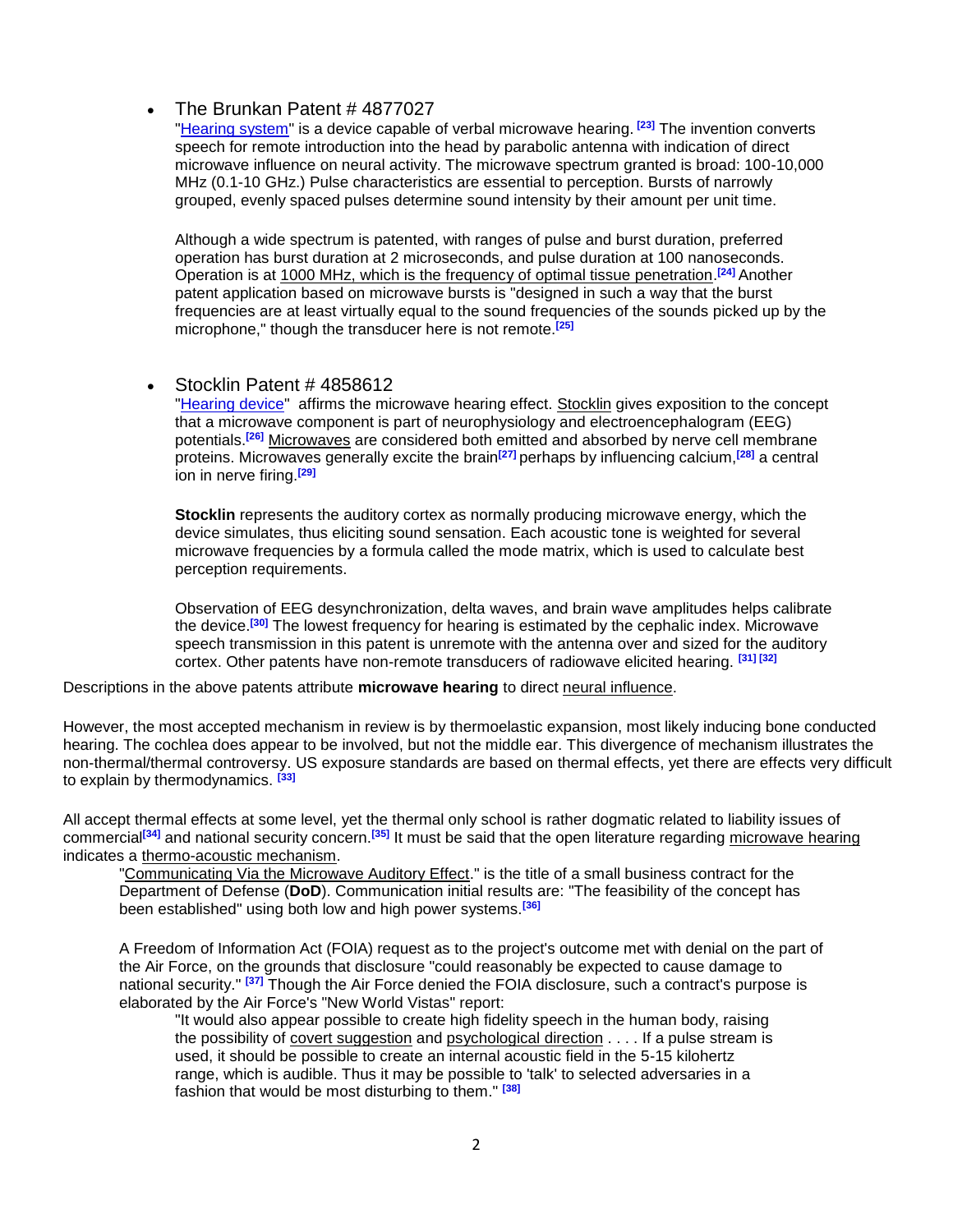**Robert Becker**, whose eminence was enough to have been twice nominated for the Nobel Prize in biological electromagnetic fields research, is more explicit:

"Such a device has obvious applications in covert operations designed to drive a target crazy with "voices" or deliver undetectable instructions to a programmed assassin." **[39]**

The above Army efforts had results. A **microwave voice transmission** non-lethal weapon is referenced in the thesaurus of the Center for Army Lessons Learned, which is a military instruction website. The military thesaurus entry lists analogous devices using "silent sound." **[d] [40]**

# **ULTRASOUND TRANSMISSION OF VOICE**

Internal voice capability, without discernment by others nearby, is also evident in ultrasound-based technology.

- **Lowrey Patent # 6052336** ["Apparatus and method of broadcasting audible sound using](http://patft.uspto.gov/netacgi/nph-Parser?Sect1=PTO1&Sect2=HITOFF&d=PALL&p=1&u=/netahtml/srchnum.htm&r=1&f=G&l=50&s1=6052336.WKU.&OS=PN/6052336&RS=PN/6052336)  [ultrasonic sound as a carrier"](http://patft.uspto.gov/netacgi/nph-Parser?Sect1=PTO1&Sect2=HITOFF&d=PALL&p=1&u=/netahtml/srchnum.htm&r=1&f=G&l=50&s1=6052336.WKU.&OS=PN/6052336&RS=PN/6052336) clearly focuses on non-lethal weapon application against crowds or directed at an individual.**[41]** Communication is understood as an inner voice with loss of the directional quality of sound perception.
	- $\circ$  "Since most cultures attribute inner voices either as a sign of madness, or as messages from spirits or demons, both of which . . . evoke powerful emotional reactions", quotes the Lowrey patent's effect on people.

Replaying speech, with a delay impedes talking and causes stuttering. Normal brain wave patterns can be changed (or entrained), which "may cause temporary incapacitation, intense feelings of discomfort."

- This technique is detailed by **Monroe Patent # 5356368** ["Method of and apparatus for inducing](http://patft.uspto.gov/netacgi/nph-Parser?Sect1=PTO1&Sect2=HITOFF&d=PALL&p=1&u=/netahtml/srchnum.htm&r=1&f=G&l=50&s1=5356368.WKU.&OS=PN/5356368&RS=PN/5356368)  [desired states of consciousness"](http://patft.uspto.gov/netacgi/nph-Parser?Sect1=PTO1&Sect2=HITOFF&d=PALL&p=1&u=/netahtml/srchnum.htm&r=1&f=G&l=50&s1=5356368.WKU.&OS=PN/5356368&RS=PN/5356368), with license to Interstate Industries and involves an auditory replication of brainwave patterns to entrain the EEG as desired.**[42]**
- **Norris Patent # 5889870** "**Acoustic heterodyne device and method**", directionally produces sound on interference (or heterodyning) of two ultrasound beams.**[43]** The cancellation leaves the carried audible sound perceivable. The effect becomes apparent particularly within cavities such as the ear canal. An individual readily understands communication across a noisy crowed room without nearby discernment. Sound can also be produced from mid-air or as reflecting from any surface.

[American Technology Corporation,](http://www.atcsd.com/) which licensed this patent, has an acoustic non-lethal weapons technology,**[44]** a cooperative agreement with the *Army Research & Development Command*, **[45]** and is working with numerous other government agencies.**[46]** The corporation's Long Range Acoustic Devices (**LRADTM**) account for 60% of military sales, and have integration into the Navy's situational awareness & radar surveillance systems**[47]** with deployment on naval vessels and fleet harbors.**[48]** A popular magazine writer describes the device's inner nature of sound perception.**[49]**

From separate references, non-lethal weapons treatments affirm sound localization and individual ultrasound effect limitation**[50]** with obvious lack of nearby discernment;**[51]** the latter by a non-lethal weapons program director. A similar ultrasound method of limiting sound to one person, [Audio Spotlight](http://www.holosonics.com/) is marketed, with exhibition at Boston's Museum of Science and the Smithsonian National Air & Space Museum.**[52]**

Both the *American Technology* device and *Audio Spotlight* are discussed in an article with some history of ultrasound acoustics, which has origins in sonar.**[53]** Other acoustic influence methods may utilize ultrasound. **[e] [54]**

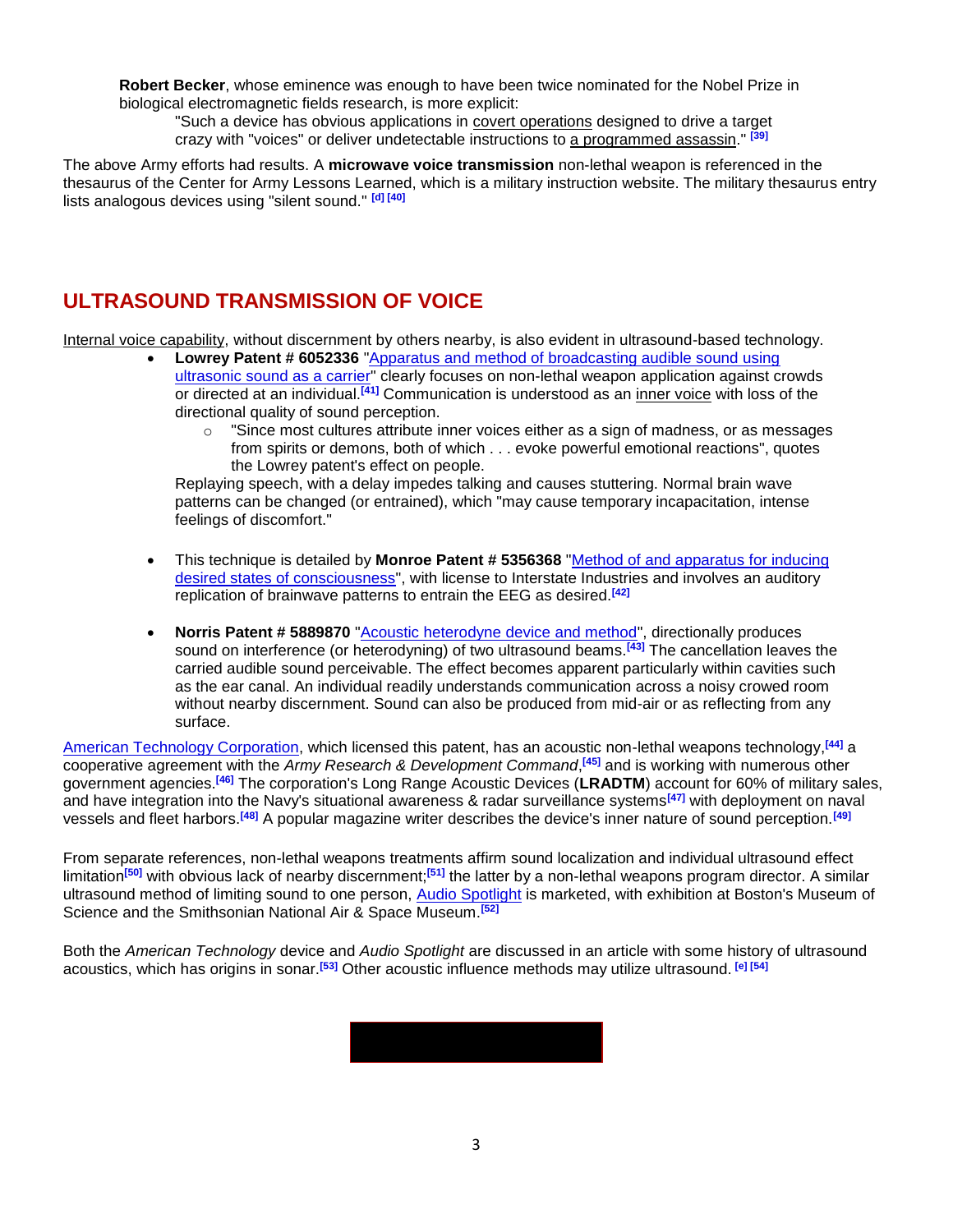# **TARGET TRACKING TECHNOLOGY**

The maintenance of effects on people requires obstacle penetration and target tracking. These internal voice capable energy forms penetrate obstruction and can be localized. Sound transmission through enclosures is commonly experienced. An **inaudible ultrasound** high intensity carrier wave is unnoticed. Solid defect inspection is one use of ultrasound, which is being developed to discern movement through walls.**[55]**

Common technology utilizes the microwave hearing spectrum, which partly or completely encompasses cell phone,**[56] [57]** TV, and radar frequencies. **[58]** Commercial signals are not perceived, since the hearing effect requires pulsation within the limits that elicit perception. A variety of antennae localize the structurally penetrating microwave illumination with collimation or focusing.**[59] [60]** 

A patent, "compatible for mobile platforms with **DEWs**," (Directed Energy Weapons) includes a modified Luneburg lens emitting parallel rays with over 50 years utilization.**[61]**

- **Hablov Patent # 5448501** ["Electronic life detection system"](http://patft.uspto.gov/netacgi/nph-Parser?Sect1=PTO1&Sect2=HITOFF&d=PALL&p=1&u=/netahtml/srchnum.htm&r=1&f=G&l=50&s1=5448501.WKU.&OS=PN/5448501&RS=PN/5448501) is for microwave radar within the hearing spectrum that finds and distinguishes individuals through obstruction.**[62]** Therein is stated: "the modulated component of the reflected microwave signal . . . subjected to frequency analysis . . . forms a type of "electronic fingerprint" of the living being with characteristic features, which . . . permits a distinction between different living beings."
- Though this patent has use in trapped victim rescue, another **Hablov et. al. Patent # 5530429** ["Electronic surveillance system"](http://patft.uspto.gov/netacgi/nph-Parser?TERM1=5530429&Sect1=PTO1&Sect2=HITOFF&d=PALL&p=1&u=/netahtml/srchnum.htm&r=0&f=S&l=50) detects interlopers with security emphasis.**[63]** Other literature describes the basic method.**[64]** The Hablov et. al. patents discern people thru structures by vital organ motion, but others offer more detailed imaging.
- **Fullerton et. al. Patent # 6400307** "System and method for intrusion detection using a time [domain radar array"](http://patft.uspto.gov/netacgi/nph-Parser?TERM1=6400307&Sect1=PTO1&Sect2=HITOFF&d=PALL&p=1&u=/netahtml/srchnum.htm&r=0&f=S&l=50) is such a design,**[65]** and is commercially available as RadarVision by Time Domain. **[66]** Further designs for imaging within structures include: a portable system determining suspect distance,**[67]** and presentations by the International Society for Optical Engineering.**[68] [69]** Software for displaying radar detection on a personal computer is sold.**[70]**
- **Rowan Patent # 4893815** ["Interactive transector device commercial and military grade"](http://patft.uspto.gov/netacgi/nph-Parser?Sect1=PTO1&Sect2=HITOFF&d=PALL&p=1&u=/netahtml/srchnum.htm&r=1&f=G&l=50&s1=4893815.WKU.&OS=PN/4893815&RS=PN/4893815) describes the acquisition, locking onto, and tracking of human targets.**[71]**

Stated therein:

 $\circ$  "Potentially dangerous individuals can be efficiently subdued, apprehended and appropriately detained."

The capability of "isolating suspected terrorists from their hostages . . . or individuals within a group without affecting other members of the group" is stated. Laser, radar, infrared, and acoustic sensor fusion is utilized to identify, seek, and locate targets. Locking illumination upon the target until weapons engagement accomplishes tracking. Among available non-lethal weapons is an incapacitating electromagnetic painful pulse.

Another target tracking system is the *Manportable Surveillance and Target Acquisition Radar* by [Systems & Electronics,](http://www.seistl.com/)  [Inc.](http://www.seistl.com/), which is capable of tracking moving targets including personnel. This system has an auto target track feature, and lists moving target detection as 12 km for a walking man.**[72]**]

A track initiation processor acquires a target, while a data association filter maintains a tracking lock on the target.**[73]** An original method for target tracking is the Kalman filter. Numerous weapons guidance examples utilize similar processes and illuminate targets for tracking. Laser illumination is also used for non-human targets.**[74]** Other examples utilize microwave beam target recognition and weapons guidance.**[75] [76]** Target illumination tracking systems have nanosecond to microsecond response times. Such responses do not require a wide scan area to lock illumination upon persons at achievable speeds. At 90 miles per hour an auto travels less than 1/100 of an inch in a microsecond.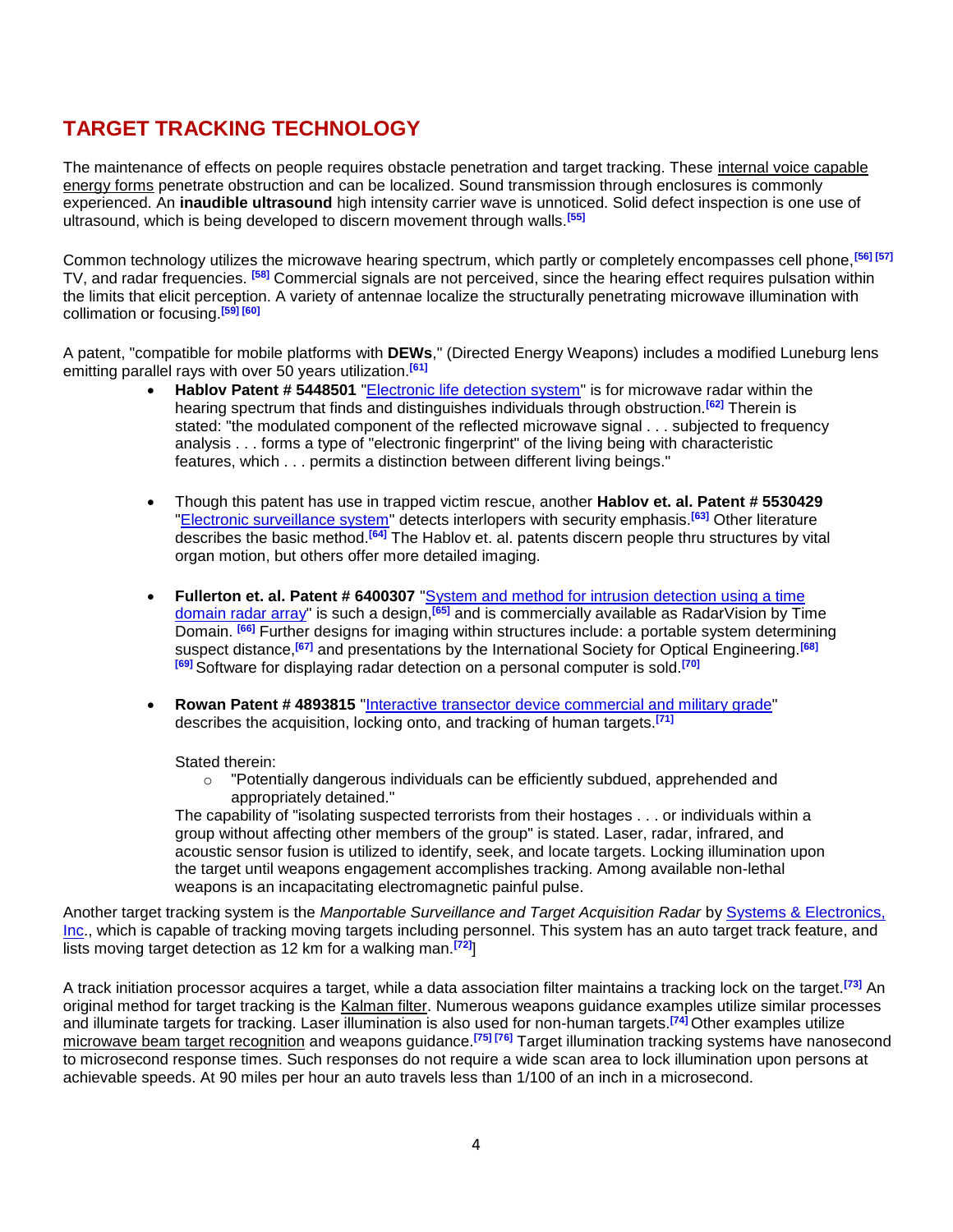### **DISCUSSION**

*Ultrasound voice transmission technology* is publicly demonstrated in museum exhibits.

The numerous microwave voice transmission citations rest on a considerable foundation of microwave hearing literature. Internal voice non-lethal weapon applications are discussed in many of the citations. There are are examples of either existence or sales of non-lethal weapons based on both technologies.

Numerous designs involving human location, identification, and tracking methods, have long demonstrated the feasibility of constructing devices capable of producing internal voice continuously in isolated individuals.

To deny such technological capabilities in the face of extensive complaint is willfully to ignore documented development of the relevant technologies and engineering competence for complete integration.

# **THOUGHT READING CAPACITY**

Many people who report experiencing remote behavioral influence also perceive mind reading. Thought reading capacity, or brain wave analysis word recognition, is seriously reported. Publications by a Stanford group support and report recognition of specific words from brain waves,**[77] [78] [79] [80]** with recent enhanced success. **[81]** Other investigators publish above chance magnetoencephalographic (MEG) word recognition.**[82]**

The current publications lack reference to a 1975 US government technical report of prior results from Stanford comparable to the recent articles,**[83]** and an apparent Russian report of specific EEG word recognition before 1981.**[84]**

- Electroencephalographic (**EEG**) instant detection by syllables of "a content of category which the testee wishes to speak" quotes **Kiyuna et. al. Patent # 5785653** ["System and method for](http://patft.uspto.gov/netacgi/nph-Parser?Sect1=PTO1&Sect2=HITOFF&d=PALL&p=1&u=/netahtml/srchnum.htm&r=1&f=G&l=50&s1=5785653.WKU.&OS=PN/5785653&RS=PN/5785653)  [predicting internal condition of live body.](http://patft.uspto.gov/netacgi/nph-Parser?Sect1=PTO1&Sect2=HITOFF&d=PALL&p=1&u=/netahtml/srchnum.htm&r=1&f=G&l=50&s1=5785653.WKU.&OS=PN/5785653&RS=PN/5785653)" **[85]** A stated use: "the present invention may be use (sic) to detect the internal condition of surveillance in criminal investigation" by EEG. NEC Corporation licensed this patent.
- Remote EEG communication with Armed Forces or clandestine application are the cited uses for **Mardirossian Patent # 6011991** ["Communication system and method including brain wave](http://patft.uspto.gov/netacgi/nph-Parser?Sect1=PTO1&Sect2=HITOFF&d=PALL&p=1&u=/netahtml/srchnum.htm&r=1&f=G&l=50&s1=6011991.WKU.&OS=PN/6011991&RS=PN/6011991)  [analysis and/or use of brain activity.](http://patft.uspto.gov/netacgi/nph-Parser?Sect1=PTO1&Sect2=HITOFF&d=PALL&p=1&u=/netahtml/srchnum.htm&r=1&f=G&l=50&s1=6011991.WKU.&OS=PN/6011991&RS=PN/6011991)" **[86]** This patent affirms EEG word recognition, proposes transmitter capable skin implants, utilizes neural networks (artificial intelligence), and is licensed by Technology Patents, LLC.

Activation of brain cell assemblies provides a theoretical framework**[87]** for the above word recognition reports, and extensive publications of averaged EEG word category differentiation. These differentiation reports themselves are consistent with specific word recognition, since their basis is by visual analysis of averaged categories, without the use of sophisticated computer programs as are essential for specific word recognition.

Based on EEG/MEG responses, words can be differentiated as to length, **[88]** and visual nouns can be differentiated from action verbs.**[89] [90] [91] [92] [93]** Brain wave patterns distinguish proper names from common nouns, **[94]** animal names from numerals,**[95]** or content from function words.**[96] [97] [98] [99]** Face, arm, or leg action verbs are reported distinguished by brain waves as well.**[100] [101]** Concrete versus abstract words,**[102]** and unambiguous versus ambiguous noun/verbs**[103]** have distinctive EEG patterns.

Some of these word category differentiation reports are consistent with both the specific recognition reports, and/or the differentiation of non-verbal cognition. Based on **EEG/MEG responses**, words are readily distinguished from nonwords,**[104] [105] [106]** or pictures.**[107]** EEG differentiation of words rated as to affective meaning such as good-bad, strongweak, or active-passive is reported.**[108] [109]** 

Other literature indicates EEG differentiation of completely non-verbal cognition. Emotion differentiation by EEG is patented, referencing Air Force research.**[110]** Movement anticipation potentials (bereitschaftspotential) and those of actual movement are detectable by EEG.**[111] [112]** EEG movement signals have been used to move a cursor left or right,**[113]** and just the imagination of movement is sufficiently distinguished by EEG to control switches,**[114]** or control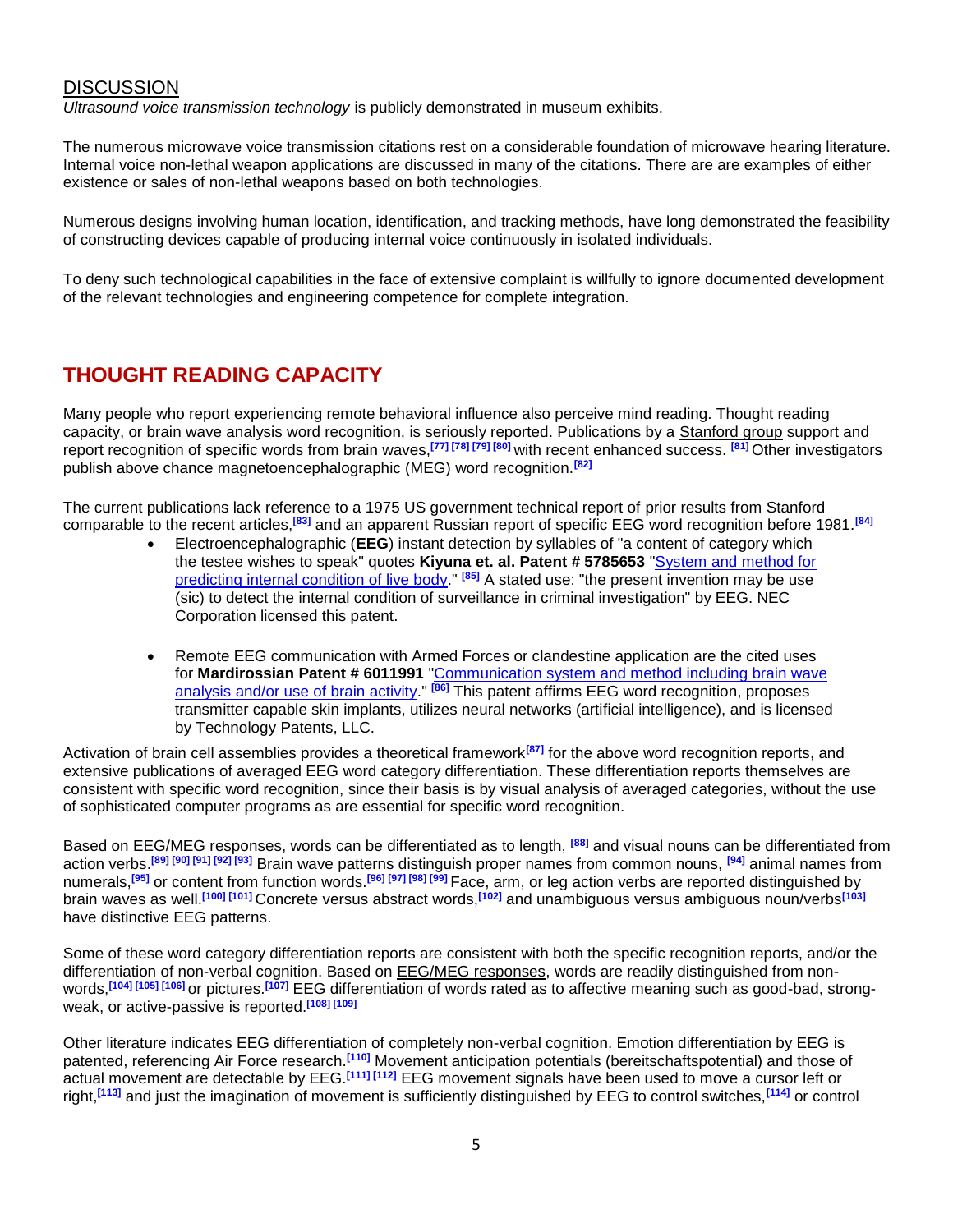prosthesis grasp.**[115]** Guiding robots through simulated rooms by EEG detection of imagining the spinning of cubes or arm rising of appropriate direction is reported.**[116] [117] [118]** 

Even more complex grasping and reaching robot arm control has been achieved by signals from implanted brain electrodes in monkeys without body arm movement.**[119]** A number of groups have developed procedures to detect deception based on the P300 (positive @ 300 millisec) event related potential (ERP) from EEG.**[120] [121] [122] [123] [124] [125]** A commercial system, [Brain Fingerprinting,](http://www.brainwavescience.com/)<sup>[126]</sup> which includes analysis of a late negative ERP potential and frequency analysis in addition to the P300, even asserts 100% accuracy over five separate studies.**[127] [128] [129] [130] [131] [f]**

Functional magnetic resonance imaging (**fMRI**) studies also report differentiation of cognitive states. Different fMRI brain activation loci for face, natural and manufactured object recognition are reviewed.**[132]** Neural network differentiation of fMRI response to noun categories for fish, four legged animals, trees, flowers, fruits, vegetables, family members, occupations, tools, kitchen items, dwellings, and building parts is reported.**[133]** Distinguishing truthful from deceptive responses by fMRI is also reported.**[134] [135] [136] [137]** The ability to discern the state of romantic love towards an individual by **fMRI** has report as well.**[138]**

The research arm of agencies with missions to covertly acquire information would certainly develop to operational capability any technologic thought reading potential. Assertions that such development has progressed are multiple, and two are confirmed by details of the 1975 government EEG specific word recognition report, which itself is evidence of development covert to open databases. An International Committee of the Red Cross Symposium synopsis states EEG computer mind reading development by **Lawrence Pinneo** in 1974 at Stanford.**[139]**

A letter by the Department of Defense Assistant General Counsel for Manpower, Health, and Public Affairs, **Robert L. Gilliat** in 1976 affirmed brain wave reading by the *Advanced Research Projects Agency*. **[140]** "Thought reading or synthetic telepathy" communications technology procurement is considered in a 1993 *Jane's* **[g]** *Special Operations Forces* (**SOF**) article:

"One day, SOF commandos may be capable of communicating through thought processes." **[141]**

Descriptive terms are "mental weaponry and psychic warfare" Although contemplated in future context, the availability of a technology without adaptation to troop level requirements is implied, since anticipation of mobile deployment would have to assume prior development.

In 1976, the **Malech Patent # 3951134** ["Apparatus and method for remotely monitoring and altering](http://patft.uspto.gov/netacgi/nph-Parser?TERM1=3951134&Sect1=PTO1&Sect2=HITOFF&d=PALL&p=1&u=/netahtml/srchnum.htm&r=0&f=S&l=50)  [brain waves"](http://patft.uspto.gov/netacgi/nph-Parser?TERM1=3951134&Sect1=PTO1&Sect2=HITOFF&d=PALL&p=1&u=/netahtml/srchnum.htm&r=0&f=S&l=50) was granted.**[142]** Example of operation is at 100 and 210 MHz; frequencies penetrating obstruction. "The individual components of the system for monitoring and controlling brain wave activity may be of conventional type commonly employed in radar"; and "The system permits medical diagnosis of patients, inaccessible to physicians, from remote stations" are quotes indicating remote capacity. License is to Dorne & Margolin Inc., but now protection is expired with public domain.

The Malech patent utilizes interference of 210 and 100 MHz frequencies resulting in a 110 MHz return signal, which is demodulated to give EEG waveform.

The capability of remote EEG is predicted by electromagnetic scattering theory using ultrashort pulses, which are not part of the Malech patent.<sup>[143]</sup> Ultrashort pulses are currently defined in the range of 10-12 to 10-15 second. Considering that EEG word elicited potentials are comparatively long (hundreds of milliseconds), indicates that remote radar EEG capture is adequate to word recognition, with ultrashort pulses allowing some 109 or more radar reflections in a millisecond (10-3 sec.)

The possibility of impressing an 'experience set' on an individual by ultrashort pulses is also contemplated. The above patent can alter brain waves as well as detect them. **Microwave** non-lethal weapon brain wave disruption**[144]** and behavioral change including unconsciousness**[145]** are known.

The above EEG telemetry patent and ultrashort pulse method are by active radar probe. Yet a passive field extends as far as 12 feet from man as detected by a cryogenic antenna.**[146]** A technical article maintains this device as entirely adaptable to clandestine applications, and pointedly comments on the disappearance of physiological remote sensing literature since the 1970's for animals and humans, while all other categories of remote sensing research greatly expanded.**[147]**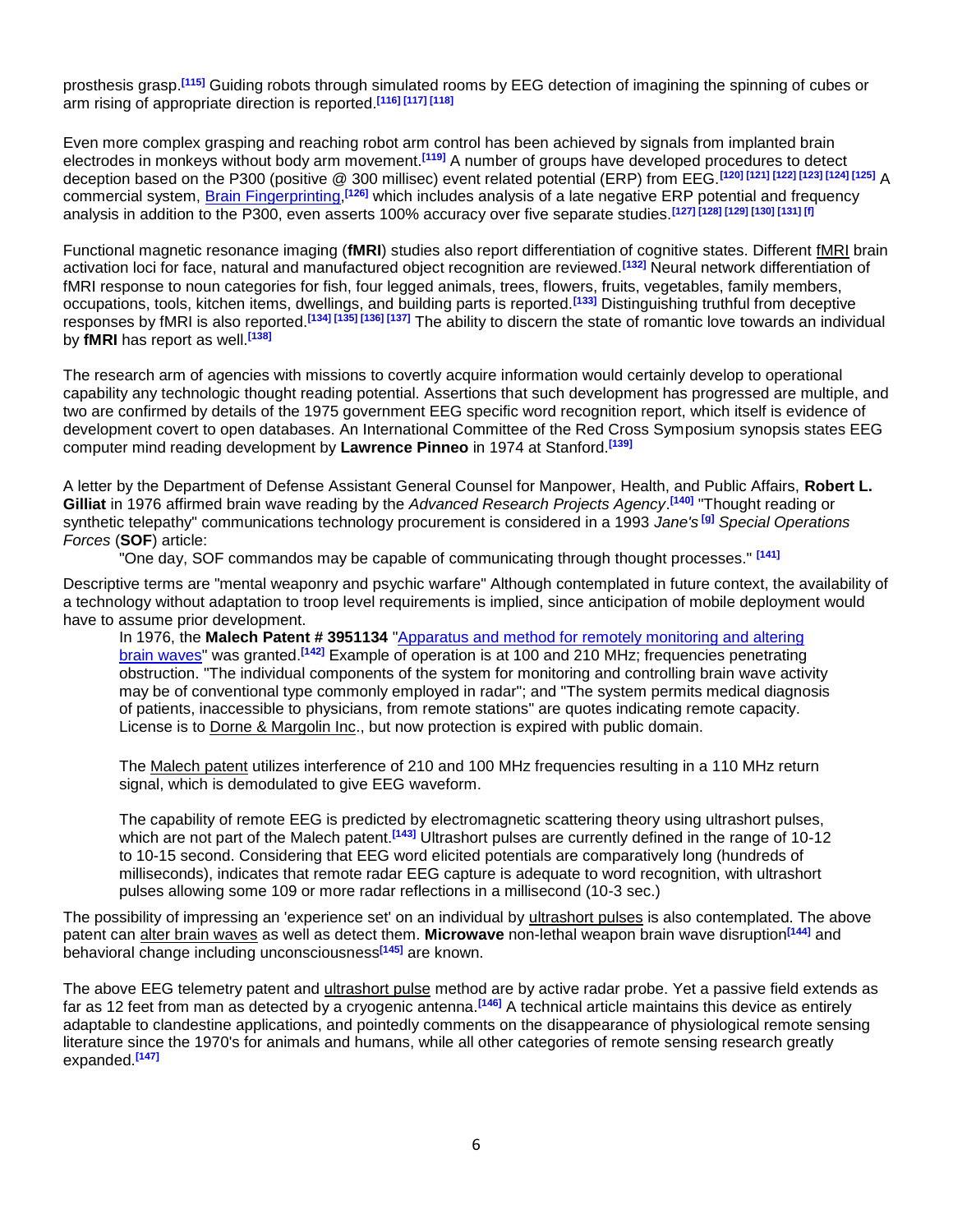#### **DISCUSSION**

Complete rejection of assertions of a remote mind reading capability is just as presumptuous, in the face of complaints, as has been the dismissal of internal voice capacity. Considerable capacity to detect and differentiate mental states is evident from literature reports particularly by EEG.

The fact that EEG movement imagination signals are detected for robot guidance on a voluntary unprompted basis suggests a similar capacity is feasible for specific EEG word identification, which has only been reported for word prompted responses. Though references to remote EEG are less, they provide plausibly exploitable mechanisms, which may be covertly developed.

# **LEGAL AND INTERNATIONAL REFERENCES TO BEHAVIORAL INFLUENCE TECHNOLOGIES**

References to behavioral influence weapon use by government bodies and international organizations are numerous.

Negotiation submissions to the United Nations Committee on Disarmament affirm the reality of microwave weapon nervous system effects.**[148]** European Parliament passage of resolutions calling for conventions regulating non-lethal weapons and the banning of "weapons which might enable any form of manipulation of human beings" **[149]** includes neuro-influence capability.**[150]**

A resolution relates to **HAARP**, [High Frequency Active Auroral Research Project,](http://www.bibliotecapleyades.net/esp_HAARP.htm) which **has environmental consequences**, and although utilizing high frequency, ionospheric extra low frequencies (**ELF**) emanation results. Since ELF is within brain wave frequencies the project has capacity to influence whole populations.**[151] [152]** President Carter's National Security Advisor, **Zbigniew Brzezinski**, predicted development of such capacity.**[153]** *Nature News* reports concern by a French government panel about the potential for thought reading and such a remote capacity.**[154]**

An American draft law prohibiting land, sea, or space-based weapons using **electromagnetic**, **psychotronic** (behavioral influence), and **sound** technologies "directed at individual persons or targeted populations for the purpose of information war, mood management, or mind control" has not yet passed. **[155]** Russian electromagnetic standards are nearly 1000 times lower than the West, so their weapon law forbidding electromagnetic weapons exceeding Health Department parameters is strict.**[156]**

The Russian draft law explicitly references **behavioral influence non-lethal weapons**, and development in several countries.**[157]**

Resolutions by the *International Union of Radio Science* recognize criminal use of electromagnetic technology, though largely relevant to use against infrastructure.**[158]**

# **MICROWAVE AND ULTRASOUND USE AGAINST HUMANS**

The [microwave irradiation of the American Embassy in Moscow](http://www.bibliotecapleyades.net/archivos_pdf/moscow-embassy-incident.pdf) received little publicity until the winter of 1976 instillation of protective screening, but irradiation was known since 1953.

Original frequencies were 2.56-4.1 GHz with additional intermittent 0.6-9.5 GHz signals being permanent by 1975 in a wide band frequency hopping **[h]** consistent pattern with one signal pulsating. The irradiation was directional from nearby buildings and modulated.

Complaint to the Soviets had no avail, but the signals disappeared in January 1979 "reportedly as a result of a fire in one or more of the buildings." **[159]**

A 9-11 GHz signal recurred in 1988.**[160]** Observed frequencies are basically within the microwave hearing spectrum, and pulsation is required. Psychiatric cases occurred during the exposure period, though no epidemiologic relationship was revealed with fully a quarter of the medical records unavailable, and comparison with other Soviet Bloc posts.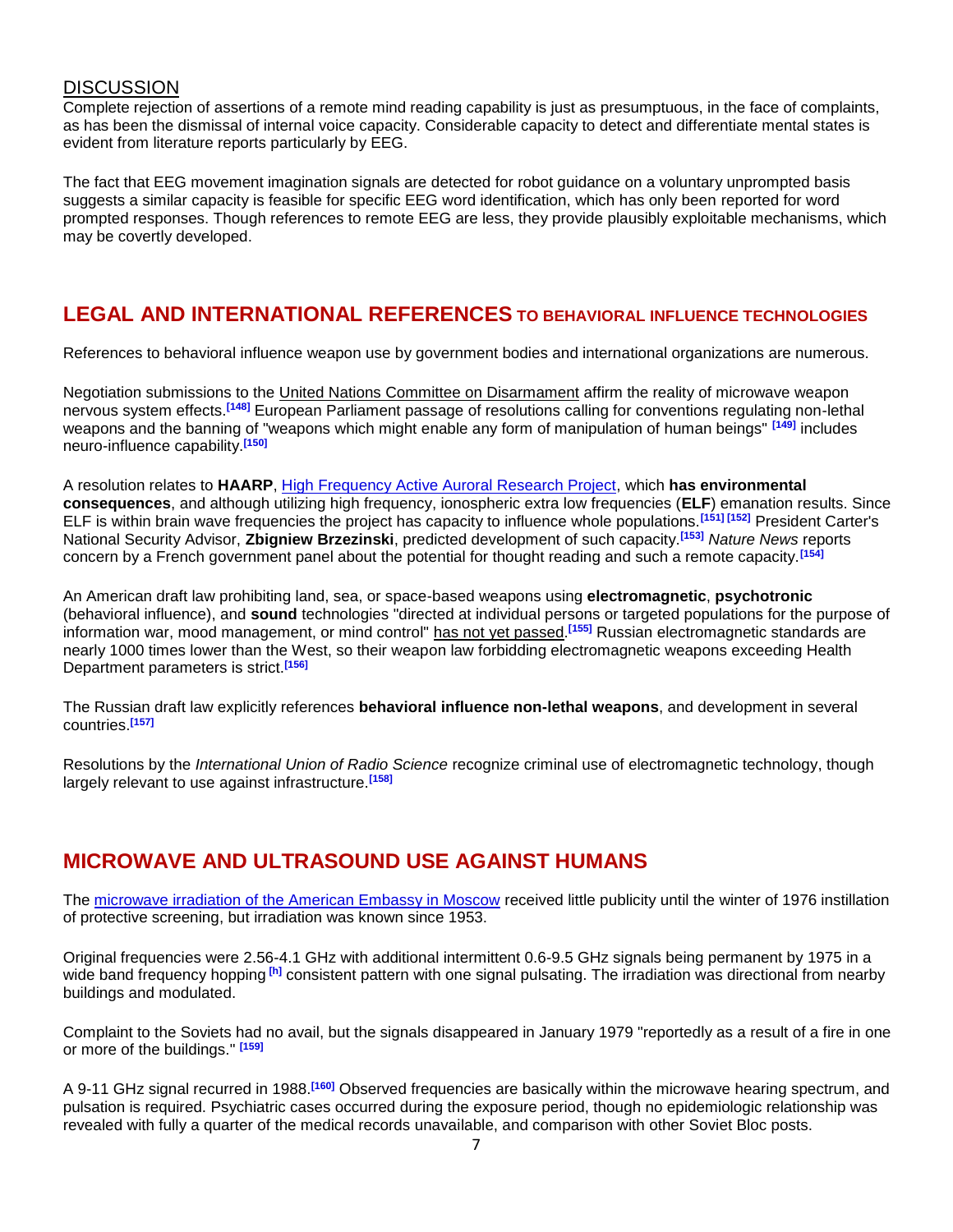The CIA had Dr. **Milton Zaret** review medical Soviet microwave literature to determine the purpose of the irradiation. He concluded the Russians "believed the beam would modify the behavior of the personnel." **[161]**]

In 1976 the post was declared unhealthful and pay raised 20%.

The most documented citizen microwave irradiation was of peace protesters at Greenham Common American Air Force Base in Berkshire **England**, who prompted investigation of unusual symptoms.**[162]** Radiation measurements exhibited microwaves with symptom experience up to a hundred times the background level, and rose sharply on protests nearer the base.

Symptoms became pronounced on cruise missile transport, a protest focus.

Recorded were wide ranging complaints:

- skin burns
- 'severe' headaches
- drowsiness
- temporary paralysis
- incoordinated speech
- two late (5 mos.) spontaneous abortions
- an apparent circulatory failure
- unlike usual menstrual synchronization, irregular or postmenopausal menstruation

The symptom complex fits well with electromagnetic exposure syndrome. It has also been reported that some of the women 'heard voices.'**[163]** The base closed finally in 1991.

Criminal directed energy weapon use has been reported in Germany.**[164]** In a number of cases there is similarity of circumstances, complaints, and symptoms. In at least one case microwave fields have been measured with exclusion of the usual sources (**cell phone towers**, etc.)**[165]**

Plans for construction of a crude device from a microwave oven are sold.

Measurement of non-ionizing radiation fields in the vicinity of an Australian victim is described.**[166]** The intensity ranged from 7 mV in an adjacent room to 35 mV next to the head. The victim suffered from multiple personality disorder attributed to ritual abuse, and claimed an implant with radiological evidence.

Ultrasound behavioral influence technology use in Northern Ireland is cited **[167]** The device could focus on one person; and utilized ultrasound cancellation like those patented. It was employed in Vietnam by the Americans, and is known as the squawk box. Mentioned infrasound frequency (ultrasound carrier directed) is like Loos 1/25/00 patent, with psychological effects summarized as 'spooky.'

More detail by a defense journalist is quoted:

"When the two frequencies mix in the human ear they become intolerable. Some people exposed to the device are said to feel giddy or nauseous and in extreme cases they faint. Most people are intensely annoyed by the device and have a compelling wish to be somewhere else." **[168]**

British police inventories list the specific device, though a spokesman denied use.

Sophisticated behavioral influence capability is confirmed by ex-intelligence officers. **Julianne McKinney**, Director of *The National Security Alumni Electronic Surveillance Project* is prominent. This is a largely classified employee victim study with internal voice transmission avowal.**[169]**

# **CONCLUSION**

The logic in the prediction by **Brzezinski[i]** of the appearance of a more controlled and directed society dominated by a power elite willing to use the latest modern techniques for **influencing behavior** without hindrance by liberal democratic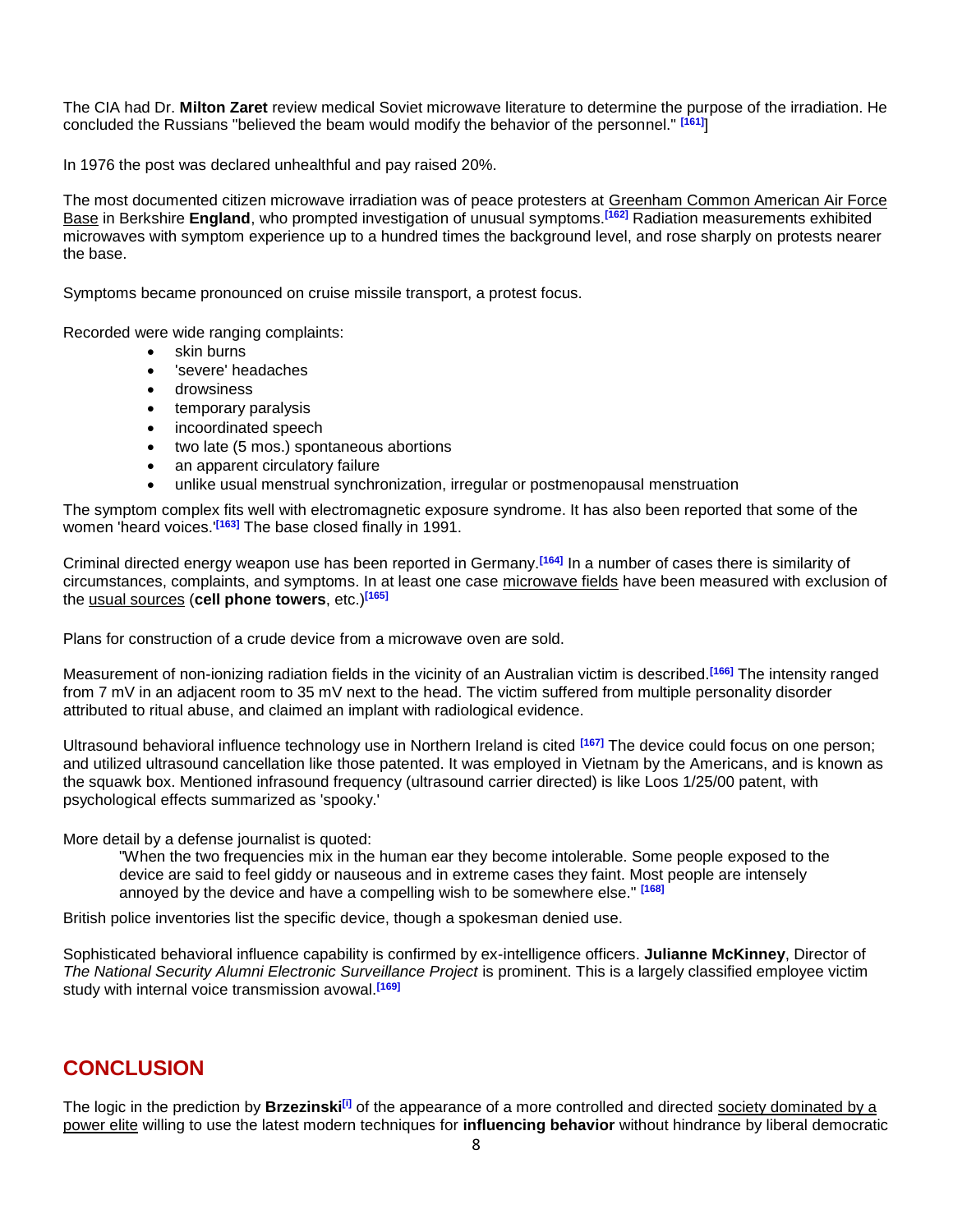values is compelling. Potential behavioral influence targets are multiple. Since those supposedly expert regard a victim's perceptions as *psychotic*, all complaints are disregarded, not to mention capability to bear witness.

Targets may include anyone worth neutralization:

- domestic adversaries **[170]**
- security risks, which may only comprise classified disclosures
- persons witnessing serious improprieties
- those prone to committing advantageous felonies

Legality is readily circumvented by executive orders, (particularly declaration of a crisis or emergency situation), which can be sealed, and this prerogative is only accountable to co-equal branches of government as is now the case with terrorism suspects. **Internal voice technology** is most applicable within the same language and culture.

Space here limits more than mention of:

- remote EEG influence capacity
- hypnosis
- footnoting remote subliminal technique

Hypnotic or subliminal message presentation represent particularly insidious means of influencing thought, mood, behavior, and undermining civil liberties.

Most complainants allege public sector involvement or sub-contracted private companies.**[171]** Remote behavioral influence research has long been funded by the US, with evidence of development and weapons, though denying on national security grounds project results and foreign literature analyses.**[172]** Some thirty countries evidence active behavioral influence weapon research.**[173]**

Though there is some scant psychoanalytical acknowledgement,**[174]** current medical awareness ensures effective neutralization of the afflicted. Not all those affected are stigmatized. However phenomena of 'hearing voices', or perception of remote manipulation, when recounted to health professionals results in various stigmatizing diagnoses, **[175] [176]** totally without investigation.

Determination of relevant fields around complainants is mandatory, or abatement by proven shielding of such phenomena. Professional opinions formed without excluding these technologies are negligent.

The medical community has long heard either identical or similar complaint**[177]** to that above delineated as known internal voice technology from numerous victims. This fact indicts the scholarship and presumption of impossibility evident in the pertinent medical literature. In addition, **microwave bioeffects** have considerable congruence with reported symptoms of major psychosis other than 'voices.' **[178]**

All of society should be disturbed at the prospect of technologic induction of voice, since the unaware subject would perceive such voices as his own natural thought, without such an assault as to provoke complaint.

It is difficult to deny the level of substantiation for the possibility that a thought reading capacity exists, even with references that support a remote basis. The logic that in the thirty years since the Pinneo work started, this capability has had full development is too sound to dismiss victim corroboration.

It would have to be admitted that funding for projects by the defense and security agencies is considerably greater than for open science, and that thought reading would be a priority area. Educated democracies should not be complacent at this prospect, given the potential for political control, and existence of a remote EEG method in the public domain.

## **REFERENCES**

[a] Address: 903 N. Calvert St., Baltimore MD 21202. Email- Johnmcmurt@aol.com Phone- 410-539- 5140.

[b] Financial contribution to this article was made by fellow members of Christians Against Mental Slavery.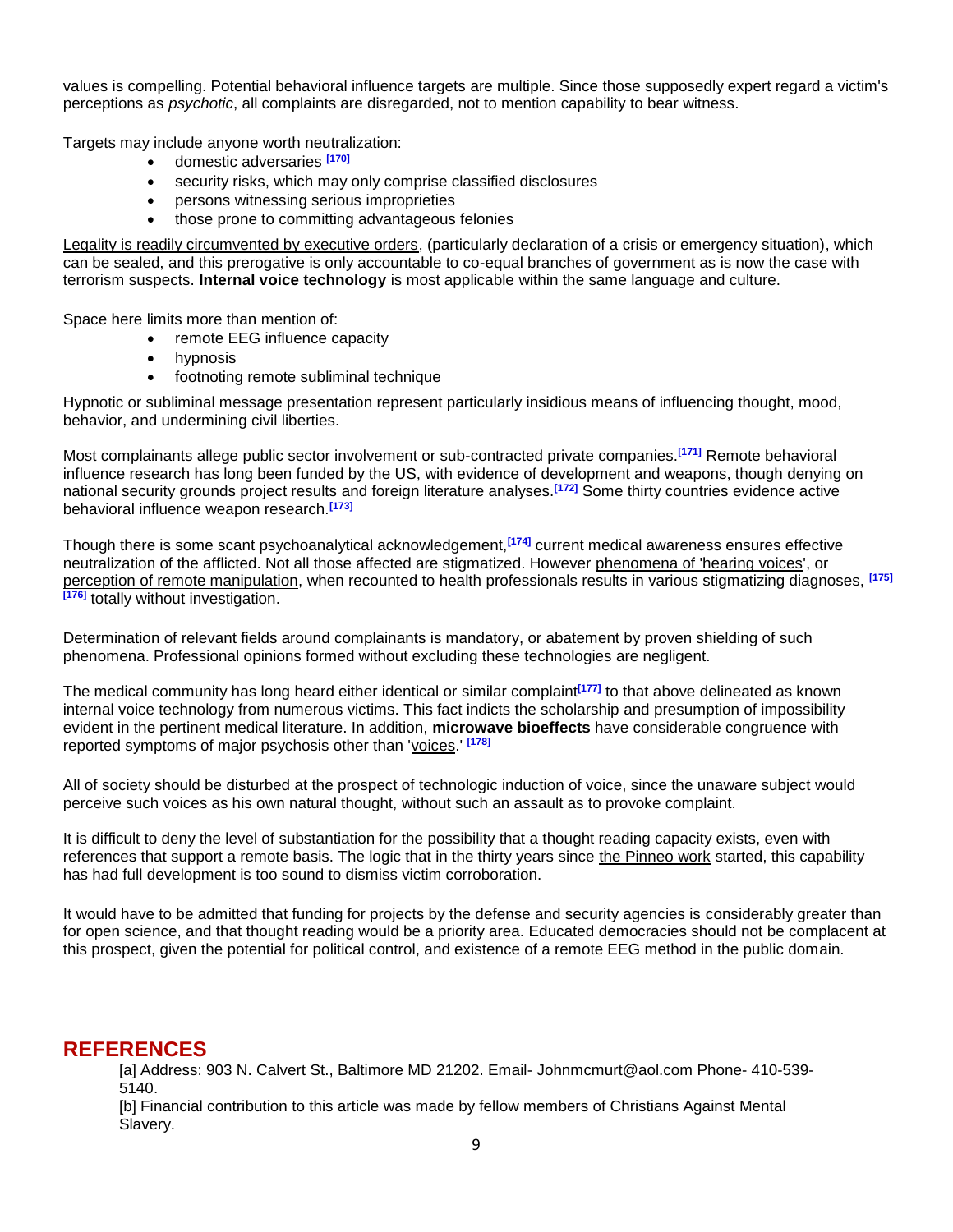[c] American discovery may not be the first. Soviet and East European electromagnetic bioeffect literature is prior, more extensive, and transparent. A translated Russian treatment is the next text reference, which refers to F. Cazzamalli, an Italian, who mentioned radiofrequency hallucination about 1920.

[d] Also called S-quad, Silent Sounds, Inc. licensed Lowery Patent #5159703 "Silent subliminal presentation system", and has advanced brain wave entrainment technology (vide infra) with several classified patents. (See http://www.mindspring.com/~silent/menu.htm and links.) Unessential is individual direction, but possible by ultrasound.

[e] Loos Patent # 6017302 "Subliminal acoustic manipulation of nervous system" can "cause relaxation, drowsiness, or sexual excitement, depending on the precise acoustic frequency near ½ Hz used. The effects of the 2.5 Hz resonance include slowing of certain cortical processes, sleepiness, and disorientation."

[f] Referred to, but unavailable, however are a CIA Office of Technology Assessment report, a security industry publication, and a doctoral dissertation.

[g] Jane's is the most respected and authoritative of defense reporting services.

[h] A means evading detection.

[i] National Security Advisor to President Carter.

[1] Citizens Against Human Rights Abuse, Director, Cheryl Welsh, 915 Zaragoza Street, Davis, CA 95616, USA. Website at http://www.dcn.davis.ca.us/~welsh/ Email is welsh@dcn.davis.ca.us

[2] Christians Against Mental Slavery, Secretary, John Allman, 98 High Street, Knaresbourough, N. Yorks HG5 0HN, United Kingdom. Email is info@slavery.org.uk

[3] Moscow Committee for the Ecology of Dwellings, Chairman, Emile Sergeevne Chirkovoi, Korpus 1006, Kvrtira 363, Moscow Zelenograd, Russia 103575. . Website at

http://www.moskomekologia.narod.ru Email is moskomekologia@narod.ru

[4] International Movement for the Ban of Manipulation of the Human Nervous System by Technologic Means, Founder, Mojmir Babacek, P. O. Box 52, 51101 Turnov, Czech Republic, Europe. Website at http://www.geocities.com/CapeCanaveral/Campus/2289/webpage.htm Email is mbabacek@iol.cz

[5] Presman AS. Electromagnetic Fields and Life Plenum, New York-London, 1970. Presman mentions Cazzimalli and another English reference to this Italian work is at http://www.datafilter.com/mc/jaski.html p 2, a semi-popular treatment with references.

[6] Frey AH. "Human Auditory System response to modulated electromagnetic energy" J Applied Physiol 17 (4): 689-92, 1962. Also at http://www.raven1.net/frey.htm

[7] Stocklin PL. Patent #4858612 "Hearing device" USPTO granted 8/22/89.

[8] Frey AH and Messenger R. "Human Perception of Illumination with Pulsed Ultrahigh-Frequency Electromagnetic Energy" Science 181: 356-8, 1973.

[9] Eichert ES and Frey AH. "Human Auditory System Response to Lower Power Density Pulse Modulated Electromagnetic Energy: A Search for Mechanisms" J Microwave Power 11(2): 141, 1976. [10] Michaelson SM. "Sensation and Perception of Microwave Energy" In: Michaelson SM, Miller MW, Magin R, and Carstensen EL (eds.) Fundamental and Applied Aspects of Nonionizing Radiation Plenum Press, New York, p 213-24, 1975.

[11] Puranen L and Jokela K. "Radiation Hazards Assessment of Pulsed Microwave Radars" J Microwave Power Electromagn Energy 31(3): 165-77, 1996.

[12] Hermann DM and Hossman K-A. "Neurological effects of microwave exposure related to mobile communication" J Neurol Sci 152: 1-14, 1997.

[13] Lai H. "Neurological Effects of Radiofrequency Electromagnetic Radiation" In: Lin JC (ed.) Advances in Electromagnetic Fields in Living Systems vol 1, Plenum, N Y & London, p 27-80, 1994.

[14] Elder JA and Chou CK. "Auditory Responses to Pulsed Radiofrequency Energy"

Bioelectromagnetics Suppl 8: S162-73, 2003. Also at http://www3.interscience.wiley.com/cgibin/fulltext/106565261/PDFSTART and

http://grouper.ieee.org/groups/scc28/sc4/Human%20Perception%20FINAL.pdf

[15] Kreithen ML. Patent #5774088 "Method and system for warning birds of hazards" USPTO granted 6/30/98.

[16] Lenhadt ML and Ochs AL. Patent #6250255 "Methods and apparatus for alerting and/or repelling birds and other animals" USPTO granted 6/26/01.

[17] Nordwall BD. "Radar Warns Birds of Impending Aircraft" Aviation Wk Space Technol March 10, p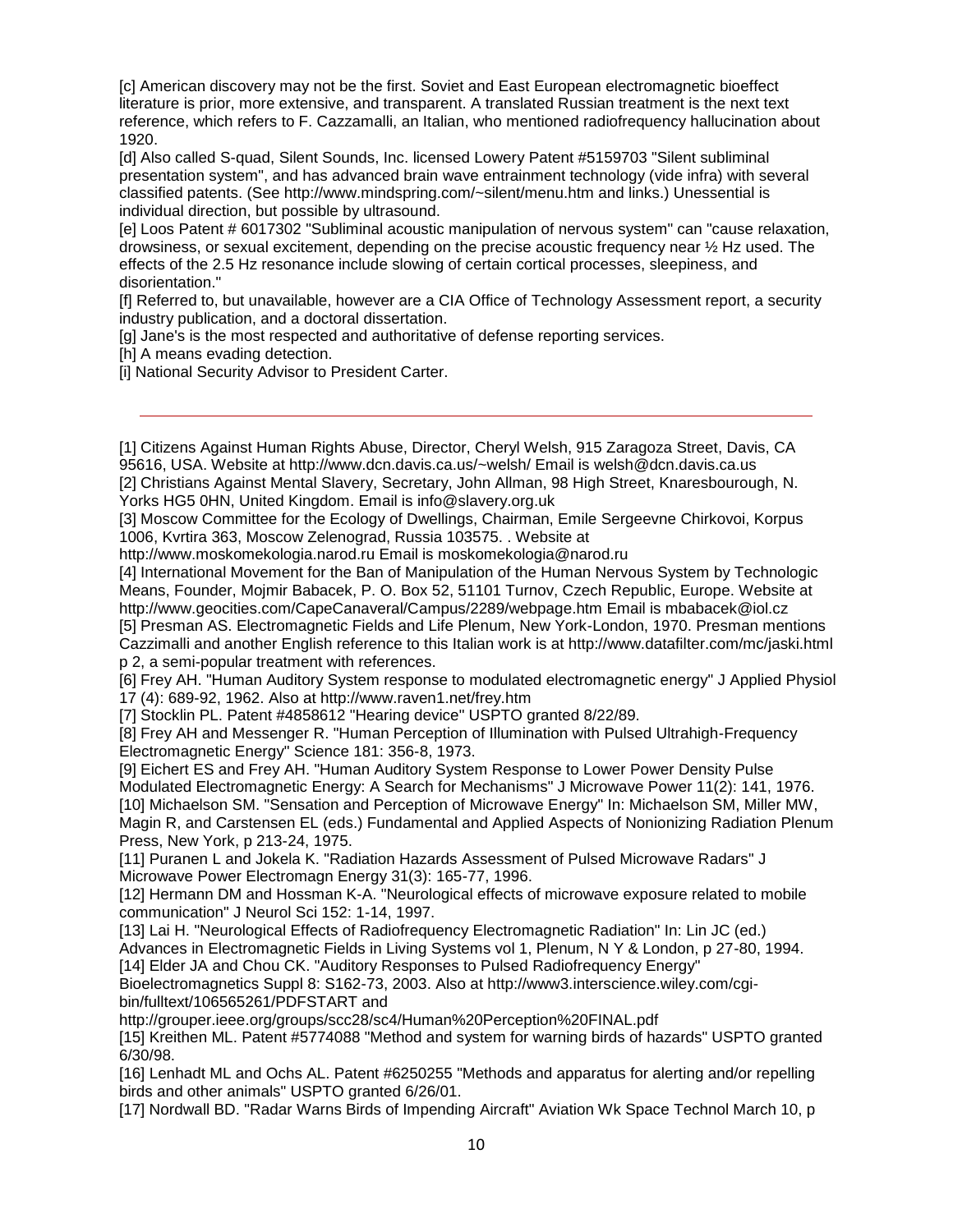65-6, 1997.

[18]Center for Army Lessons Learned Thesaurus at http://call.army.mil/products//thesaur/00016275.htm [19] Justesen DR. "Microwaves and Behavior" Am Psychologist, 392(Mar): 391-401, 1975. Excerpted reference at http://www.raven1.net/v2succes.htm

[20] Lin JC. Microwave Auditory Effects and Applications Thomas, Springfield Ill, p 176, 1978.

[21] "Surveillance Technology, 1976: policy and implications, an analysis and compendium of materials: a staff report of the Subcommittee on Constitutional Rights of the Committee of the Judiciary. United States Senate, Ninety-fourth Congress, second session, p 1280, US GOV DOC Y 4.J 882:SU 7/6/976. [22] Oskar KJ. "Effects of low power microwaves on the local cerebral blood flow of conscious rats" Army Mobility Equipment Command Report,. # AD-A090426, 1980. Available form NASA Technical Reports. Abstract at http://www.raven1.net/v2s-nasa.htm

[23] Brunkan WB. Patent #4877027 "Hearing system" USPTO granted 10/31/89.

[24] Frey AH. "Behavioral Biophysics" Psychol Bull 63(5): 322-37, 1965.

[25] Thijs VMJ. Application #WO1992NL0000216 "Hearing Aid Based on Microwaves" World Intellectual Property Organization Filed 1992-11-26, Published 1993-06-10. Also at

http://www.delphion.com/details?pn=WO09310730A1 Not a US Patent.

[26] Stocklin PL and Stocklin BF. "Possible Microwave Mechanisms of the Mammalian Nervous System" T-I-T J Life Sci 9: 29-51, 1979.

[27] Beason RC and Semm P. "Responses of neurons to an amplitude modulated microwave stimulus" Neurosci Lett 333: 175-78, 2002.

[28] Adey WR. "Biological Effects of Low Energy Electromagnetic Fields On the Central Nervous System" NATO Advanced Study Institute on Advances in Biological Effects and Dosimetry of Low Energy Electromagnetic Fields Erice Italy, Plenum, p 359-391, 1981.

[29] Shepherd GM. Neurobiology 2nd ed. Oxford Univ. Press, New York-Oxford, p146-7, 1988. [30] Bise W. "Low power radio-frequency and microwave effects on human electroencephalogram and behavior" Physiol Chem Phys 10(5): 387-98, 1978.

[31] Puharich HK and Lawrence JL. Patent #3629521"Hearing systems" USPTO granted 12/21/71.

[32] Flanagan GP. Patent #3393279 "Nervous System Excitation Device" USPTO granted 7/16/68. [33] Frolich H. "The Biological Effects of Microwaves and Related Quiestions" Adv Electonics Electron

Physics 53: 85-152, 1980. [34] Steneck NH. The Microwave Debate MIT Press Cambridge, Mass, London Eng, 1984.

[35] Becker RO. Cross Currents Jeremy P. Tarcher, Inc, Los Angeles, St Martin's Press, p 297-304 & p 303-4, 1990.

[36] Kohn B. "Communicating Via the Microwave Auditory Effect" Defense Department Awarded SBIR Contract # F41624-95-C9007, 1993. Also at

http://es.epa.gov/ncer\_abstracts/sbir/other/monana/kohn.html & http://www.raven1.net/v2s-kohn.htm

[37] Margo P. Cherney Freedom of Information Act Memorandum at http://www.raven1.net/usafletr.jpg [38] Castelli CJ. "Questions Linger about Health Effects of DOD's 'Non-Lethal Ray' Inside the Navy

14(12): 1-6, 2001. http://globalsecurity.org/org/news/2001/e20010327questions.htm

[39] Becker RO and Selden G. The Body Electric: Electromagnetism and the Foundation of Life Quill William Morrow, New York, p 319 & 320, 1985.

[40] Lowery OM. Patent #5159703 "Silent subliminal presentation system" USPTO granted 10/27/92.

[41] Lowrey A. Patent #6052336 "Apparatus and method of broadcasting audible sound using ultrasonic sound as a carrier" USPTO granted 4/18/00.

[42] Monroe RA. Patent #5356368 Method of and apparatus for inducing desired states of conscisousness" USPTO granted 10/18/94.

[43] Norris EG. Patent #5889870 "Acoustic Heterodyne device and method" USPTO granted 3/20/99.

[44] American Technology Corporation Announces Acoustic Non-Lethal Acoustical Weapon Technology for Military and Law Enforcement, press release of 10/30/01.

[45] American Technology Corporation Shareholder Alert, press release of 4/23/03 at http://www.atcsd.com/PressReleases/04\_23\_03.html .

[46] American Technology Corporation Announces Generation II HSSR Emitter at Annual General Meeting, press release of 5/30/03 at http://www.atcsd.com/PressReleases/05\_30\_03.html

[47] American Technology Corporation Awarded Key Military Contract to Deliver Modified Long Range Acoustic Devices (LRADTM) press release of 10/21/03 at

http://www.atcsd.com/PressReleases/10\_21\_03.html

[48] American Technology Corporation Announces Expansion of Military Business press release of 6/30/03 at http://www.atcsd.com/PressReleases/06\_30\_03.html

[49] Sparrow D. "Best of What's New Grand Award Winner: Hypersonic Sound" Popular Science, Dec, p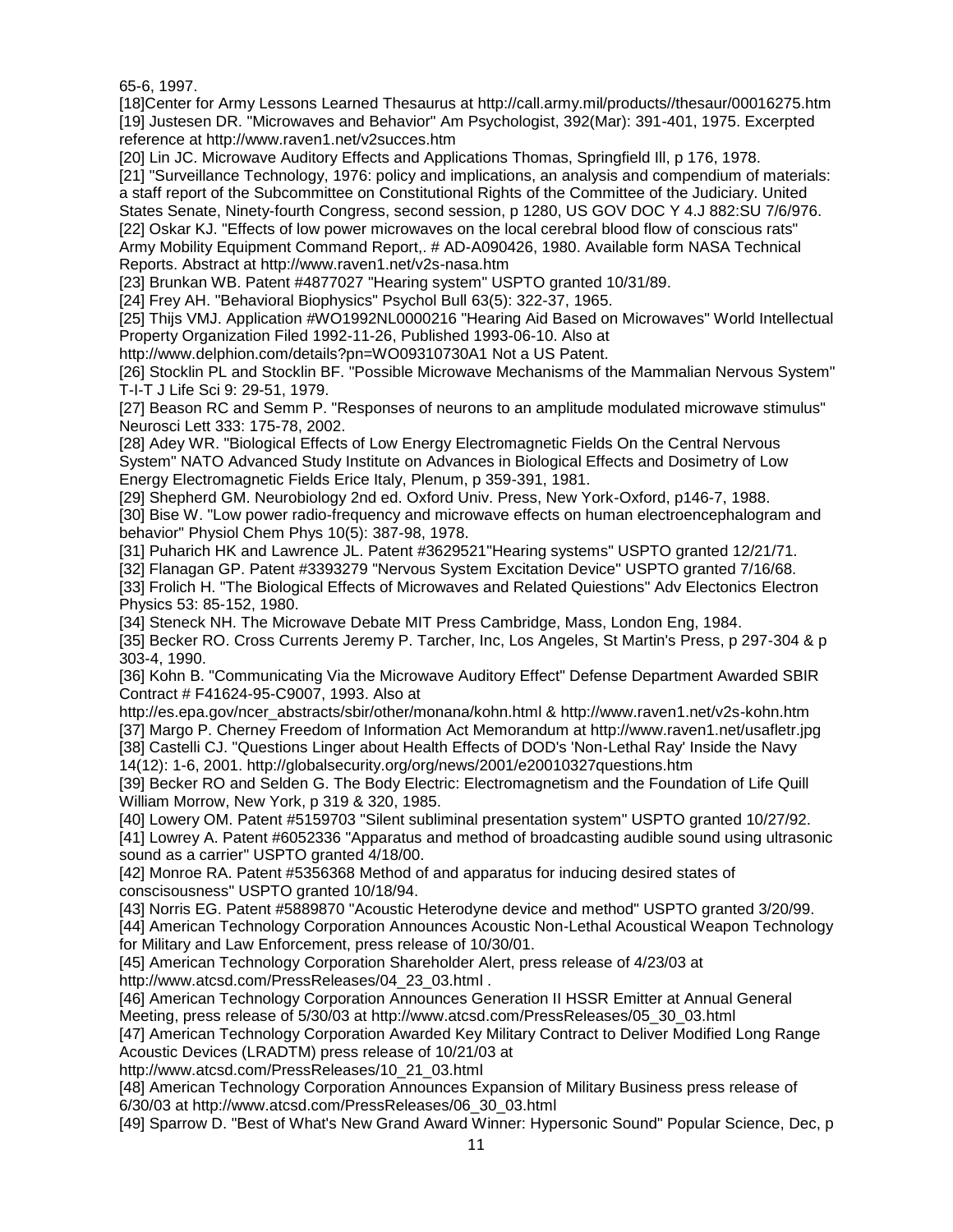94, 2002. Also at http://www.popsci.com/popsci/bown/article/0,16106,388134,00.html

[50] Bunker RJ (ed.) Less-than-lethal Weapons: Reference Guidebook Los Angles Calif {National Law Enforcemnt and Corrections Technology, Western Region}, 2000. Similar treatment is Bunker RJ (ed.) "Nonlethal Weapons Terms and References" INSS Occasional Paper 15, USAF Institute for National Security Studies, USAF Academy, Colorodo at http://www.usafa.af.mil/inss/OCP/ocp15.pdf [51] Alexander JB. Future War: Non-Lethal Weapons in Twenty-First-Century Warfare, St. Martin's Press, New York, p. 101, 1999.

[52] Audio Spotlight, Holosonic Research Labs, 51 Water Street Watertown, MA 02472 at http://www.holosonics.com/

[53] Lawton G. "They are playing my tune" New Scientist 9 Sept. p 38-42, 2000.

[54] Loos HG. Patent #6017302 "Subliminal acoustic manipulation of nervous systems" USPTO granted 1/25/00.

[55]Hunt A, Tillery C, and Wild N. "Through-the-Wall Surveillance Technologies" Corrections Today 63(4): 132-3, 2001. Also at http://www.ojp.gov/nij/sciencetech/aca/07\_01.pdf

[56] Frey AH. "Headaches from Cellular Telephones: Are They Real and What Are the Implications" Environ. Health Perspect. 106(3): 101-3, 1998.

[57] Lin JC, "Cellular Telephones and Their Effect on the Human Brain" Mob Comput and Comm Review, 3(3): 34-5, July, 1999. Also at http://www.eecs.uic.edu/eecspeople/lin\_acm3.htm [58] Nolan PJ, Fundaments of College Physics Wm. C. Brown: Dubuque, Iowa, Melbourne, Australia,

Oxford England, p 716, 1993.

[59] Reits BJ. Patent #5736966 "Adjustable microwave antenna" USPTO granted 4/7/98.

[60] Maier G and Harrison D. Patent #5825554 "Lenses with a variable refraction index" USPTO granted 10/20/98.

[61] Jasper LJ. Patent #6407708 "Microwave generator/radiator using photoconductive switching and dielectric lense" USPTO granted 6/18/02.

[62] Hablov DV, Fisun OI, Lupichev LN, Osipov VV, Schestiperov VA, and Schimko R. Patent #5448501 "Electronic life detection system" USPTO granted 9/5/95.

[63] Hablov DV, Fisun OI, Lupichev LN, Osipov VV, Schestiperov VA, and Schimko R. Patent #5530429 "Electronic surveillance system" USPTO granted 6/25/96.

[64] Giori FA and Winterberger AR. "Remote Physiological Monitoring Using a Microwave Interferometer" Biomed Sci Instr 3: 291-307, 1967.

[65] Fullerton LW and Richards JI. Patent #6400307 "System and method for intrusion detection using a time domain radar array" USPTO granted 6/4/02.

[66] Time Domain Corporation, Cummings Research Park, 7057 Old Madison Pike, Suite 250,

Huntsville, AL 35806 at http://www.radarvision.com/ , company website is at

http://www.timedomain.com/

[67] Nacci P. "Radar-Based Through-the-Wall Surveillance System" National Law Enforcement and Corrections Center at http://www.raven1.net/nij\_p26.htm

[68] Ferris DD. "Microwave and millimeter-wave systems for wall penetration" SPIE Proceedings 3375: 269-79, 1998.

[69] Frazier LM. "Surveillance through walls and other opaque materials" SPIE Proceedings 2497: 115- 19, 1995.

[70] Radar PC at http://www.salsburg.com/product/radar.html

[71] Rowan L. Patent #4893815 "Interactive transector device commercial and military grade" USPTO granted 1/16/90.

[72] Systems & Electronics Inc., 201 Evans Ave., St. Louis MO 63121, Manportable Surveillane and Target Acquisition Radar at http://www.seistl.com/images/pdf/mstar.pdf Company website is at http://www.seistl.com/directions.html

[73] Brookner E. Tracking and Kalman Filtering Made Easy Wiley, New York, 1998.

[74] Tisdale GE and Lindemann HB. Patent #4497065 "Target recognition system enhanced by active signature measurements" USPTO granted 1/29/85.

[75] Peralta EA and Reitz KM. Patent #4562439 "Imaging radar seeker" USPTO granted 12/31/85. [76] Ahlstrom LGW. Patent #4796834 "Method for combating of targets and projectile or missile for carrying out the method" USPTO granted 1/10/89.

[77] Suppes P, Lu Z, and Han B. "Brain wave recognition of words" Proc Natl Acad Sci 94: 14965-69, 1997. Printable free online thru Pubmed or at http://www.pnas.org/cgi/content/full/94/26/14965

[78] Suppes P, Han B, and Lu Z. "Brain-wave recognition of sentences" Proc Natl Acad Sci 95: 15861- 66, 1998. Printable free online thru Pubmed or at http://www.pnas.org/cgi/content/full/95/26/15861

[79] Suppes P, Han B, Epelboim J, and Lu Z. "Invariance of brain-wave representations of simple visual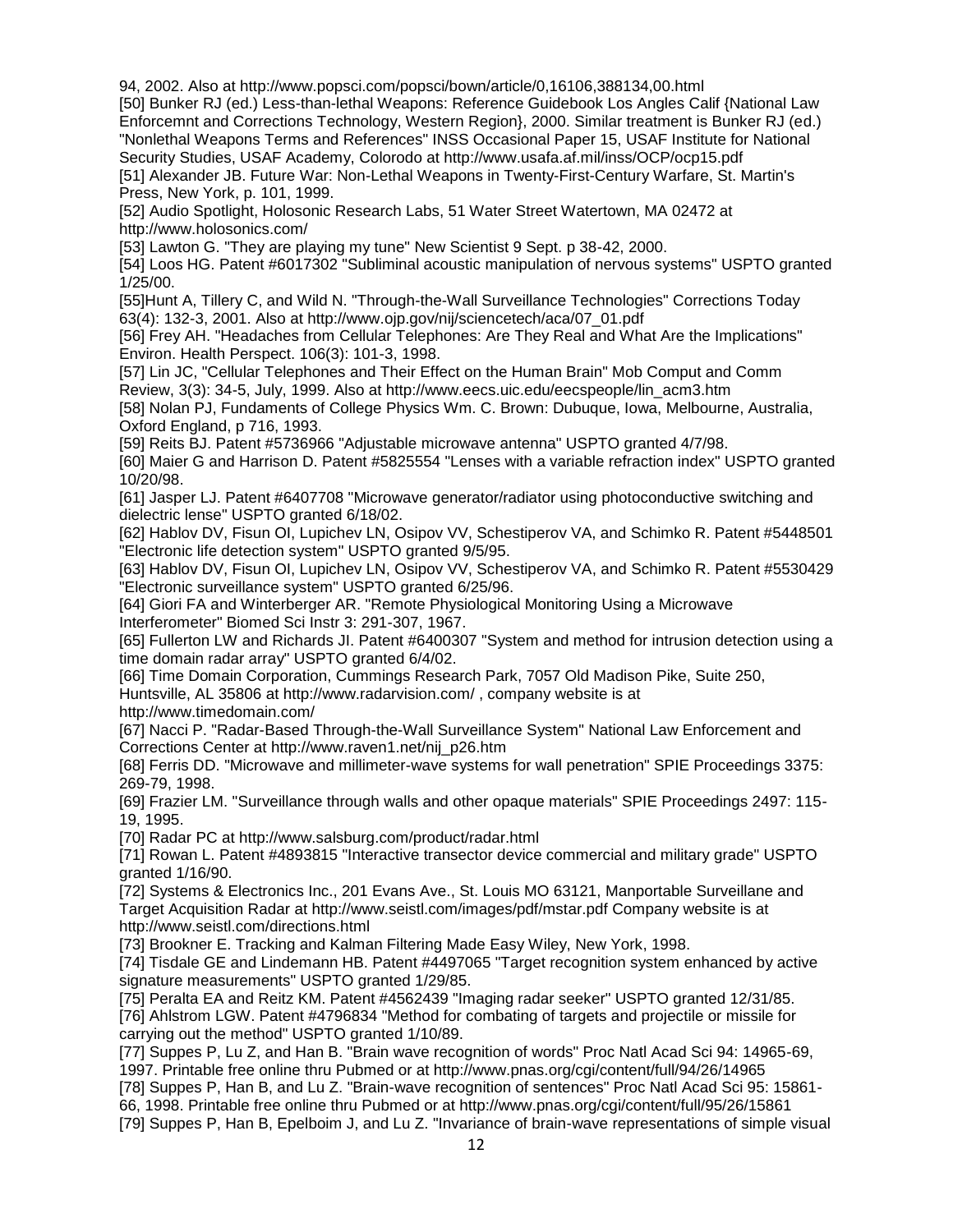images and their names" Proc Natl Acad Sci 96: 14658-63, 1999. Printable free online thru Pubmed or at http://www.pnas.org/cgi/content/full/96/25/14658

[80] Suppes P, Han B, Epelboim J, and Lu ZL. "Invariance between subjects of brain wave representations of language" Proc Natl Acad Sci 96(22): 12953-8, 1999. Printable free online thru PubMed or at http://www.pnas.org/cgi/content/full/96/22/12953

[81] Suppes P and Han B. "Brain-wave representation of words by superposition of a few sine waves" Proc Natl Acad Sci 97: 8738-43, 2000. Printable free online thru Pubmed or at

http://www.pnas.org/cgi/content/full/97/15/8738 [82] Assadullahi R and Pulvermuller F. "Neural Network Classification of Word Evoked Neuromagnetic Brain Activity" In: Wermter S, Austin J, and Willahaw D (eds.) Lecture Notes in Artificial Intelligence: Emergent Neurocomputational Architechures Based on Neuroscience Heidelberg Springer, p 311-20, 2001. More limited preliminary communication at http://www.his.sunderland.ac.uk/durhamab/ramin.doc [83] Pinneo LR and Hall DJ. "Feasibility Study for Design of a Biocybernetic Communication System"

Report #ADA017405 National Technical Information Service, 1975. Prepared for the Advanced Research Projects Agency Order #2034, Program Code #2D20, Contractor: Stanford Research Institute Contract dates: 2/9/72-8/31/76, SRI Project LSU-1936. (US cost ~\$50.)

[84] Selden G. "Machines That Read Minds" Sci Digest Oct 89: 60-6, 1981. Also at http://www.datafilter.com/mc/machinesThatReadMinds.html

[85] Kiyuna T, Tanigawa T, and Yamazaki T. Patent #5785653 "System and method for predicting internal condition of live body" USPTO granted 7/28/98.

[86] Mardirossian A. Patent #6011991 "Communication system and method including brain wave analysis and/or use of brain activity" USPTO granted 1/4/00.

[87] Pulvermuller F. "Words in the brain's language" Behav Brain Sci 22: 253-336, 1999.

[88] Assadollahi R and Pulvermuller F. "Neuromagnetic evidence for early access to cognitive represtentations" Cog Neurosci Neurophysiol 12(2): 207-13, 2001.

[89] Preissl H, Pulvermuller F, Lutzenberger W, and Birbaumer N. "Evoked potentials distinguish between nouns and verbs" Neurosci Lett 197: 81-3, 1995.

[90] Pulvermuller F, Mohn B, and Schleichert H. "Semantic or lexico-syntactic factors: what determines word-class specific activity in the human brain?" Neurosci Lett 275: 81-4, 1999.

[91] Pulvermuller F, Lutzenberger W, and Preissl H. "Nouns and Verbs in the Intact Brain: Evidence from Event-retlated Potentials and High-frequency Cortical Responses" Cerebral Cortex 9(5): 497-506, 1999.

[92] Pulvermuller F, Preissl H, Lutzenberger W, and Birbaumer N. "Brain Rhythms of Language: Nouns Versus Verbs" Eur J Neurosci 8: 917-41, 1996.

[93] Kellenbach ML, Wijers AA, Hovius M, Mulder J, and Mulder G. "Neural Differentiation of Lexico-Syntactic Categories or Semantic Features? Event-Related Potential Evidence for Both" J Cog Neurosci 14(4): 561-77, 2002.

[94] Muller HM and Kutas M. "What's in a name? Electrophysiological differences between spoken nouns, proper names and one's own name" Neuroreport 8: 221-5, 1996.

[95] Dehaene S. "Electrophysiological evidence for category-specific word processing" Neuroreport 6: 2153-7, 1995.

[96] Neville HJ, Mills D, and Lawson DS. "Fractionating Language: Different Neural Subsystems with Different Sensitive Periods" Cerebral Cortex 2: 244-58, 1992.

[97] Pulvermuller F, Lutzenberger W, and Birbaumer N. "Electrocortical distinction of vocabulary types" Electroenceph Clin Neurophysiol 94: 357-70, 1995.

[98] Mohr B, Pulvermuller F, and Zaidel E. "Lexical Decision After Left, Right, and Bilateral Presentation of Function Words, Content Words, and Non-Words: Evidence For Interhemispheric Interaction" Neuropsychologia 32(1): 105-24, 1994.

[99] Munte TF, Wieringa BM, Weyerts H, Szentkuti A, Matzke M, and Johannes S. "Differences in brain potentials to open and closed class words: class and frequency effects" Neuropsychologia 39: 91-102, 2001.

[100] Pulvermuller F, Harle M, and Hummel F. "Walking or Talking? Behavioral and Neruophysiological Correlates of Action Verb Processing" Brain Lang 78: 143-68, 2001.

[101] Pulvermuller F, Harle M, and Hummel F. "Neurophysiological distinction of verb categories" Cog Neurosci 11(12): 2789-93, 2000.

[102] Kounios J and Holcomb PJ. "Concreteness Effects in Semantic Processing: ERP Evidence Supporting Dual-Coding Theory" J Exp Psychol 20(4): 804-23, 1994.

[103] Federmeier KD, Segal JB, Lombrozo T, and Kutas M. "Brain responses to nouns, verbs and classambiguous words in context" Brain 123(12): 2552-66, 2000.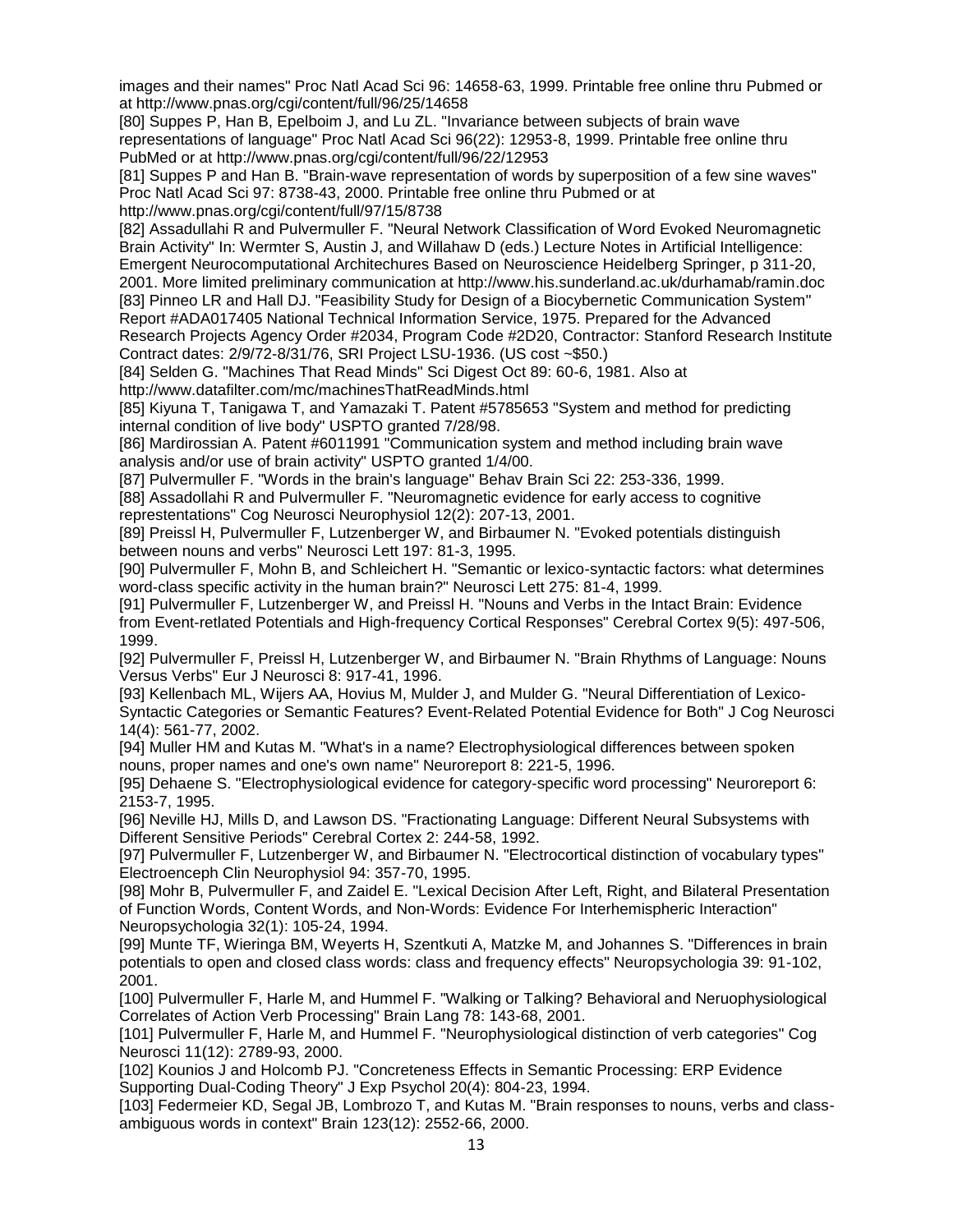[104] Krause CM, Korpilahti P, Porn B, Joskim J, and Lang HA. "Automatic auditory word perception as measured by 40 Hz EEG responses" Encephal Clin Neurophysiol 107: 84-7, 1998.

[105] Diesch E, Biermann S, and Luce T. "The magnetic mismatch field elicited by words and phonological non-words" Neuroreport 9(3): 455-60, 1998.

[106] Lutzenberger W, Pulvermuller F, and Birbaumer N. "Words and pseudowords elicit distinct patterns of 30-Hz EEG responses" Neurosci Lett 176: 115-18, 1994.

[107] Kiefer M. "Perceptual and semantic sources of category-specific effects: Event-related potentials during picture and word categorization" Mem Cog 29(1): 100-16, 2001.

[108] Skrandies W. "Evoked potential correlates of semantic meaning-A brain mapping study" Cog Brain Res 6: 175-183, 1998.

[109] Skrandies W and Chiu MJ. "Dimensions of affective meaning - behavioral evoked potential correlates in Chinese subjects" Neurosci Lett 341: 45-8, 2003.

[110] Patton RE. Patent #6292688 "Method and apparatus for analyzing neurological response to emotion-inducing stimuli" USPTO granted 9/18/01.

[111] Deeke L. "Bereitschaftspotential as an indicatory of movement preparation in supplementary motor area and motor cortex" Ciba Found Symp 182:132-231, 1987.

[112] Chen R. and Hallett M. "The Time Course of Changes in Motor Cortex Excitability Associated with Voluntary Movement" Can J Neurol Sci 26(3): 163-9, 1999.

[113] Pfurtscheller G, Kalcher J, Neuper CH, Flotzinger D, and Pregenzer M. "On-line EEG classification during externally-paced hand movements using a neural network classifier" Electrophysiol and Neurophysiol 99: 416-25, 1996.

[114] Birch GE. "Initial On-Line Evaluations of the LF-ASD Brain-Computer Interface With Able Bodied and Spinal-Cord Subjects Using Imagined Voluntary Motor Potentials" IEEE Trans Neural Syst Rehabil Eng 10(4): 219-24, 2002.

[115] Guger C, Harkam W, Hertnacs C, and Pfurtscheller G. "Prosthetic Control by an EEG-based Brain-Computer Interface (BCI)" In: Bühler C and Knops H (eds.) Assistive Technology on the Threshold of the new Millennium, 2003 :at http://www.gtec.at/research/Publications/aaate.pdf

[116] Millan JR. "Adaptive Brain Interfaces" Communications of the ACM 46(3): 74-80, 2003. Abstract at http://www.idiap.ch/publications/millan-2003-comm-acm.bib.abs.html

[117] Millan JR and Mourifio J. "Asynchronous BCI and Local Neural Classifiers: An Overview of the Adaptive Brain Interface Project" IEEE Transactions on Neural Systems and Rehabilitation Engineering (Brain-Computer Interface Technology) 11(2): 159-61, 2003. Article also at

ftp://ftp.idiap.ch/pub/reports/2003/millan\_2003\_nsre.pdf

[118] Millan JR, Renkens F, Mourifio J, and Gerstner W. "Non-Invasive Brain-Actuated Control of a Mobile Robot" Proceedings of the 18th Joint International Conference on Artificial Intelligence Aug 9-15, in press, 2003. Article also at ftp://ftp.idiap.ch/pub/reports/2003/millan\_2003\_ijcai.pdf

[119] Carmens JM, Lebedev MA, Crist RE, O'Doherty JE, Santucci DM, Dimitrov DF, Patil PG, Henriques CS, and Nicolelis MAL. "Learning to Control a Brain-Machine Interface for Reaching and Grasping by Primates" Public Library of Science, Biology Oct 1(1). 2003 at

http://www.plosbiology.org/archive/1545-7885/1/2/pdf/10.1371\_journal.pbio.0000042-L.pdf [120] Farwell LA and Donchin E. "The Truth Will Out: Interrogative Polygraphy ("Lie Detection") With Event-Related Brain Potentials" Psychophysiology 28(5): 531-47, 1991.

[121] Johnson MM and Rosenfeld JP. "Oddball-evoked P300-based method of deception detection in the laboratory II. Utilization of non-selective activation of relevant knowledge" Int J Psychophysiol 12: 289-306, 1992.

[122] Rosenfeld JP, Ellwanger J, and Sweet J. "Detecting simulated amnesia with event-related brain potentials" Int J Psychophysiol 19: 1-11, 1995.

[123] Allen JJB and Iacono WG. "A Comparison of methods for the analysis of event-related potentials in deception detection" Psychophysiology 34: 234-40, 1997.

[124] Lorenz J, Kunze K, and Bromm B. "Differentiation of conversive sensory loss and malingering by P300 in a modified oddball task" Neuroreport 9: 187-91, 1998.

[125] Tardif HP, Barry RJ, and Johnstone SJ. " Event-related potentials reveal processing differences in honest vs. malingered memory performance" Int J Psychophysiol 46: 147-58, 2002.

[126] Brain Fingerprinting Laboratories, Inc., 108 West Palm Drive, Fairfield, IA 52556 at http://www.brainwavescience.com/

[127] Farwell LA and Smith SS. "Using Brain MERMER Testing to Detect Knowledge Despite Efforts to Conceal" J Forensic Sci 46(1): 135-46, 2001.

[128] Farwell LA. "Two new twists on the truth detector: brain-wave detection of occupational information" Psychophysiology 29(4A): S3, 1992.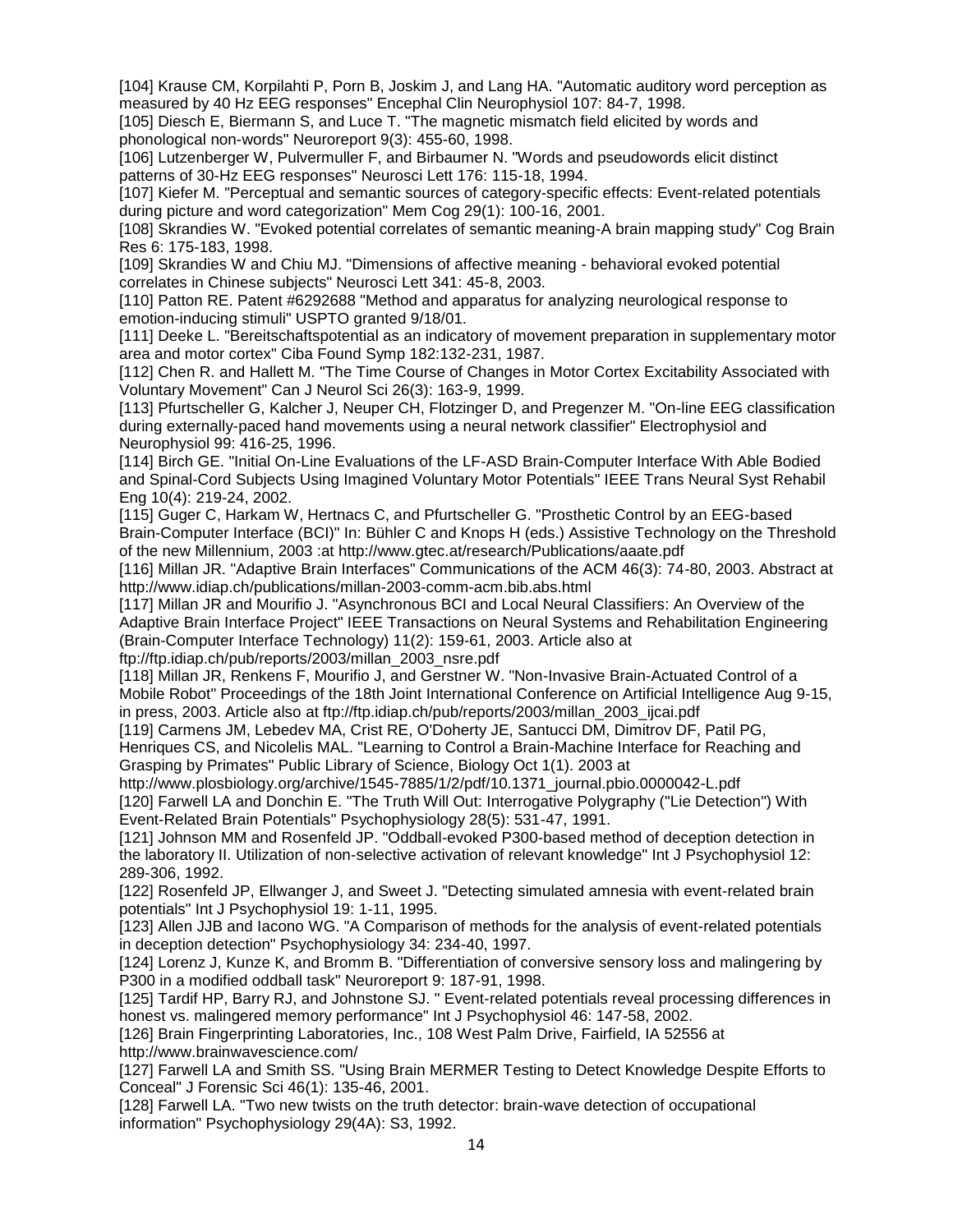[129] Farwell LA. Patent #5363858 "Method and apparatus for multifaceted electroencephalographic response analysis" USPTO granted 11/15/94.

[130] Farwell LA and Conte FL. Patent #5406956 "Method and apparatus for truth detection" USPTO granted 4/18/95.

[131] Farwell LA and Conte FL. Patent #5467777 "Method for electroencephalographic information detection" USPTO granted 11/21/95.

[132] Joseph JE. "Functional Neuroimaging studies of category specificity in object recognition: A critical review and meta-analysis" Cog Affect Behav Neurosci 1(2): 119-36, 2001.

[133] Mitchell TM, Hutchinson R, Just MA, Niculescu RS, Percira F, and Wang X. "Classifying Instantaneous Cognitive States from fMRI Data" Am Med Informatics Assoc November, 2003. Also at http://www-2.cs.cmu.edu/~tom/amia2003-final.pdf

[134] Spence SA, Farrow TF, Herford AE, Wilkinson ID, Zheng Y, and Woodruff PW. "Behavioral and functional anatomical correlates of deception" Neuroreport 12(13): 2849-53, 2001.

[135] Lee TM, Liu HL, Tan LH, Chan CC, Mahankali S, Feng CM, Hou J, Fox PT, and Gao JH. "Lie detection by functional magnetic resonance imgaging" Hum Brain Mapp 15(3): 157-64, 2002.

[136] Langleben DD, Schrneder L, Maldjian JA, Gur RC, McDonald S, Ragland JD, O'Brien CP, and Childress AR. "Brain activity during simulated deception: an event-related functional magnetic resonance study" Neuroimage 15(3): 727-32, 2002.

[137] Ganis G, Kosslyn SM, Stose S, Thompson WL, and Yurgelun-Todd DA. "Neural correlates of different types of deception: an fMRI investigation" Cereb Cortex 13(8): 830-6, 2003.

[138] Bartels A and Zeki S. "The neural basis of romantic love" Neuroreport 11(17): 3829-34, 2000. [139] Guyatt DG. "Some Aspects of Anti-Personnel Electromagnetic Weapons" International Committee of the Red Cross Symposium: The Medical Profession and the Effects of Weapons, ICRC publication ref. 06681996 (The paper is available from the Health Division of the ICRC.) Also at http://www.mahlers.com/wompaoapew.htm

[140] Brodeur, P. The Zapping of America Norton, New York, p 299 & 105, 1977.

[141] Lopez R. "Special operations survives Pentagon budget constraints" Jane's International Defense Review 26(3): 247-51, 1993.

[142] Malech RG. Patent #3951134 "Apparatus and method for remotely monitoring and altering brain waves" USPTO granted 4/20/76.

[143] Department of the Army, USAF Scientific Advisory Board. "New World Vistas: air and space for the 21st century" 14 vol. (Ancillary Volume) p 89-90, 1996. Also at

http://www.azstarnet.com/~freetht/biologic.htm

[144] Morehouse DA. Nonlethal Weapons: War without Death Praeger, p 20, 1996.

[145] Dando M. A New Form of Warfare: The Rise of Non-Lethal Weapons Brassey's, London, Washington, p 22, 1996

[146] Taff BE and Stoller KP. Patent #49400558 "Cryogenic remote sensing physiograph" USPTO granted 7/10/90.

[147] Stoller KP and Taff BE. "Remote Physiological Sensing: Historical Perspective, Theories and Preliminary Developments" Med Instrum 20(5): 260-5, 1986.

[148] Soviet Union Draft Agreement on the Prohibition of the Development and Manufacture of New Types of Weapons of Mass Destruction and New Systems of Such Weapons. UN Committee on Disarmament, CCD/511/Rev.1, Aug 1977. Also at http://www.dcn.davis.ca.us/~welsh/9.htm

[149] European Parliament, 28.1.99 Enviroment, security, and foreign affairs , A4-0005/99 EP1159, resolutions 23, 24, & 27, January 28, 1999 . Limited excerpts at http://www.raven1.net/europar.htm [150] Wright S. "Future Sub-lethal, Incapacitating & Paralysing Technologies-Their Coming Role in the Mass Production of Torture, Cruel, Inhumane & Degrading Treatment. Presented to The Expert Seminar On Security Equipment & The Prevention of Torture 25-26 October 2002 London, UK and The 16th ISODARCO Winter Course On "The Surge in Non-State Violence: Roots Impacts & Countermeasures" 9

- 16 February, 2003, Andalo, Trento, Italy. Also at http://www.statewatch.org/news/2002/nov/torture.pdf & http://www.isodarco.it/html/andalo03-wright.html

[151] Begich N and Manning J. [Angels Don't Play This HAARP,](http://www.bibliotecapleyades.net/haarp/angels_dontplay/angels_dontplay.htm) Anchorage Alaska, p 176-8, 1995.

[152] Persinger MA. "On te Possibility of Directly Accessing Every Human Brain By Elcctromagnetic Induction of Fundamental Algorithims" Percept Motor Skills 80: 791-799, 1995.

[153] Brzezinski Z. Between Two Ages: America's Role in the Technetronic Era Viking Press, New York, p 57 & 252, 1970. Article also at http://www.bariumblues.com/persinger.htm

[154] Butler D. "Advances in neuroscience 'may threaten human rights'" Nature 22 January 391: 316, 1998. Also at http://raven1.net/nature1.htm

[155] Space Preservation Act of 2001 (Introduced in the House) HR 2977 IH, 107th Congress 1st